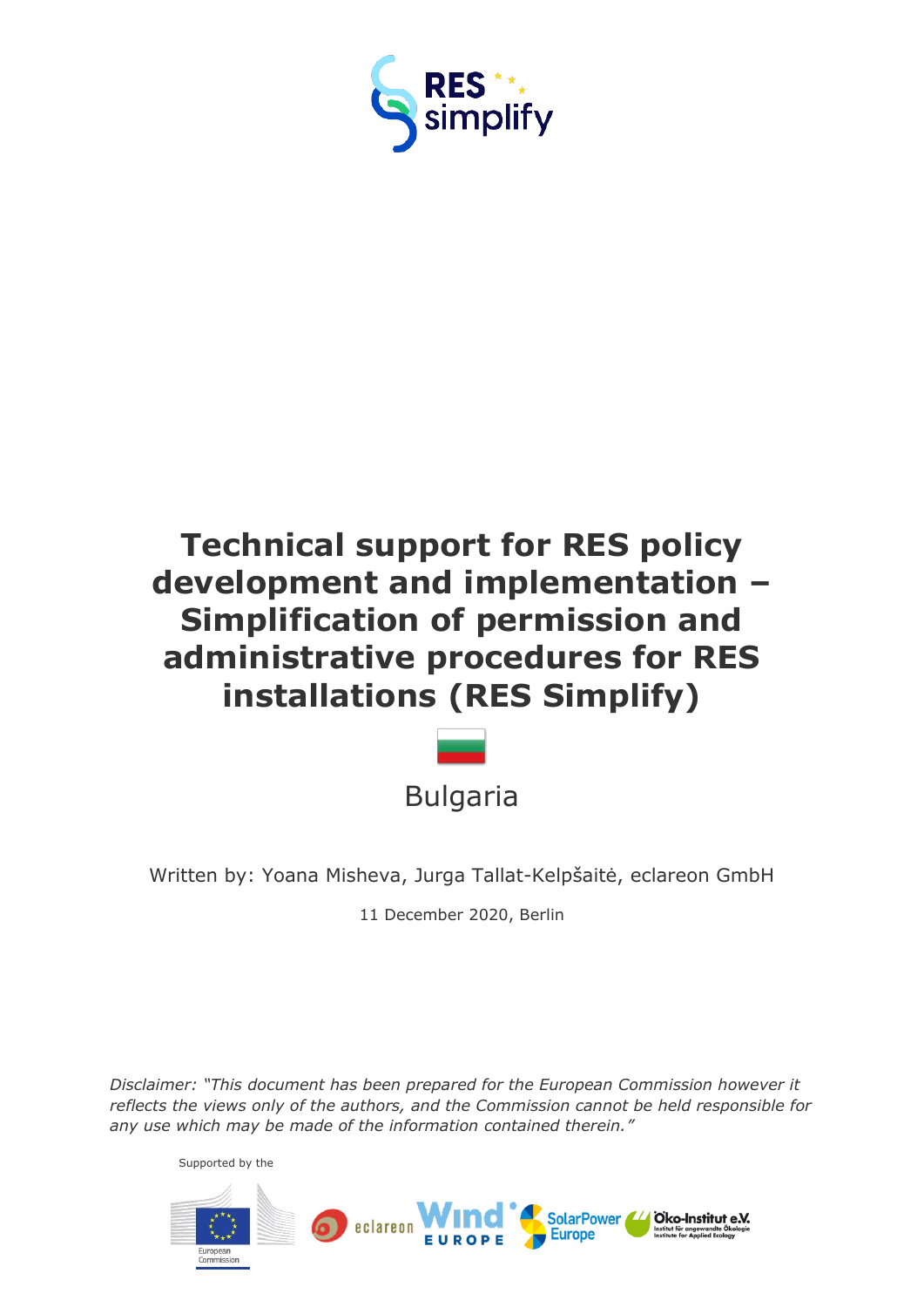## <span id="page-1-0"></span>**Executive summary**

This report covers three RES-E technologies that are currently emerging in Bulgaria: onshore wind, rooftop and ground-mounted PV.

Overall, for the most part, similar administrative and grid connection procedures apply to all types of installations that produce electricity from renewable energy sources. However, there are some simplified procedures in place for smaller renewable capacities.

The most significant barriers to the approval of renewable energy installations for electricity generation in Bulgaria arise in the grid connection phase. According to the stakeholders, the DSOs can sometimes refuse to connect the renewable energy installation to the electricity distribution grid. In addition, the DSO may request that the project developers pay for the entire upgrade or expansion of the grid infrastructure, contrary to the provisions of the Energy from Renewable Sources Act.

In the 'Administrative authorization' process, the key obstacle is a large amount of paperwork that has to be processed by the project developer before a renewable energy project can be implemented. Moreover, the municipalities and other competent authorities are not able to keep the deadlines.

Site selection for onshore wind and ground-mounted PV installations is a lengthy process because of the various ecological and agricultural restraints. However, there exist more restrictive requirements exist for onshore wind than for solar PV. Finding a suitable plot of land for onshore wind project can take up to two years. For solar PV, the site selection process usually takes no longer than one year.

Obtaining an electricity production license is a fairly straightforward procedure, although there are some concerns about its transparency on the side of the project developers.

A common barrier for onshore wind and solar PV, both rooftop and ground-mounted, in all process steps is the lack of simple dispute settlement procedures.

As of the beginning of December, there are no clear signs that Bulgaria has started implementing articles 15, 16 and 17 of the RED II into its national legislation.

Table 1 contains a traffic light assessment of the relevant process steps for the installation of onshore wind, rooftop and ground-mounted PV in Bulgaria.



*Table 1: Traffic light assessment of the relevant process steps*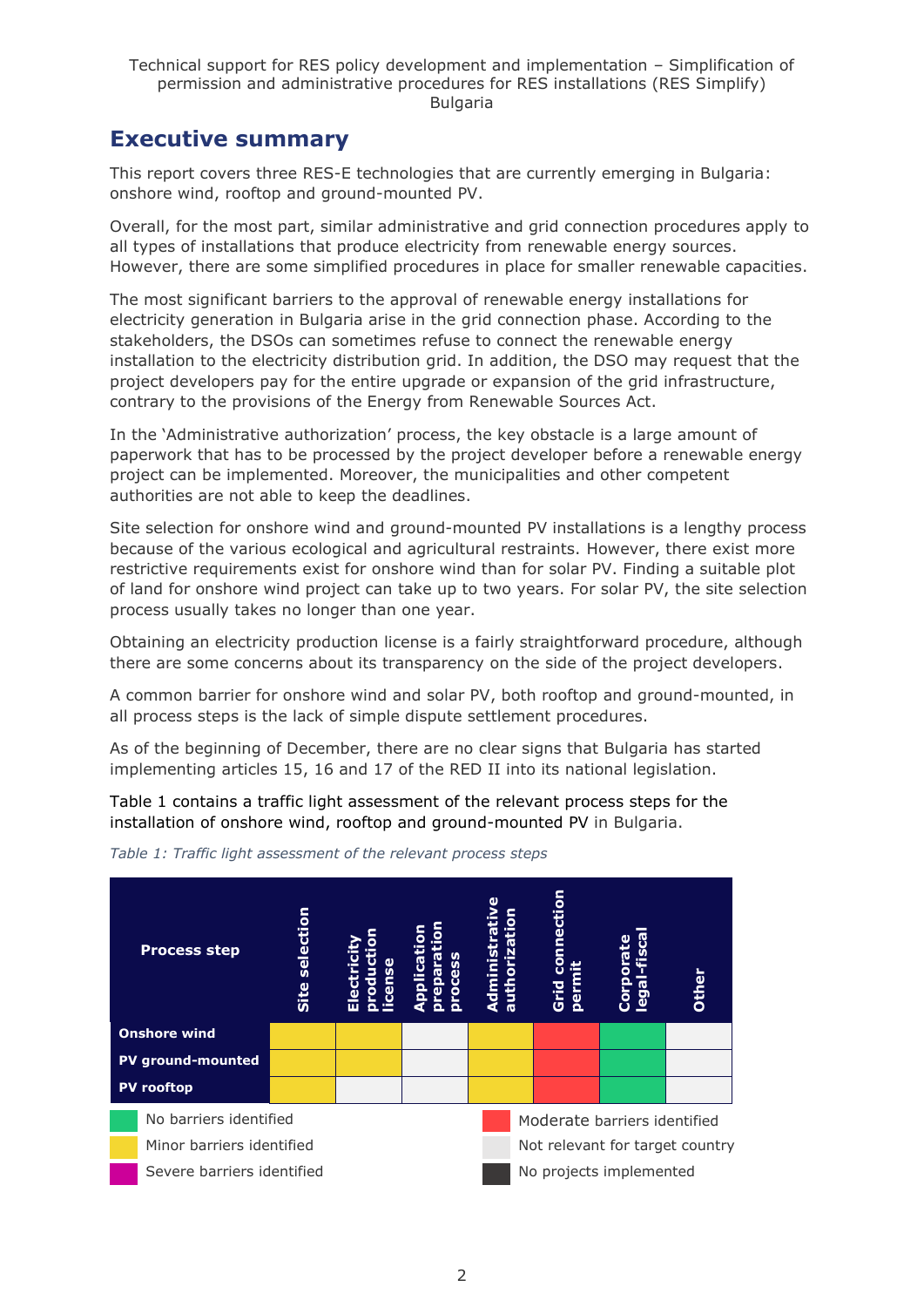## **Table of contents**

| 6. Indicators to measure the performance of the overall process17 |  |  |  |  |
|-------------------------------------------------------------------|--|--|--|--|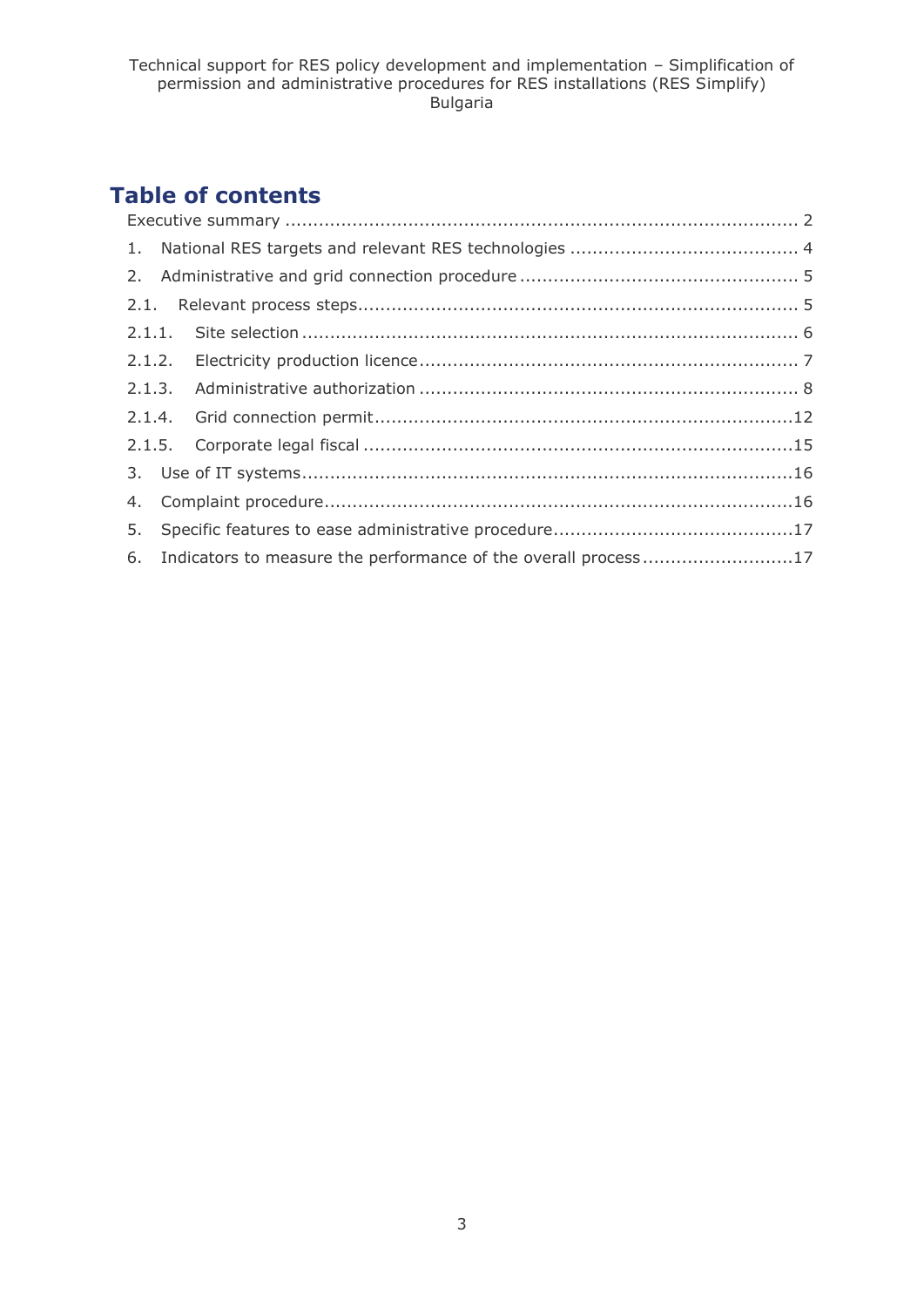## <span id="page-3-0"></span>**1. National RES targets and relevant RES technologies**

Bulgaria is one of the EU Member States that have achieved their binding national renewable energy targets for 2020. The Bulgarian 2020 target for renewable energy sources (RES) in the gross final energy consumption was set at 20%, and in 2018, the country's RES share had already reached 20.5%. Regarding the RES target for 2030, it should be noted that the Bulgarian government did not initially show a great level of ambition. In 2020, however, the government decided to increase the national target for 2030 for the share of energy from renewable sources in gross final energy consumption from the original 25% to 27.09%. According to the National Energy and Climate Plan (NECP), the share of renewables in the RES-E sector is expected to rise from 21.4% in 2020 to 30.3% in 2030 (NECP Bulgaria, 2020).

Figure 1 displays the annual deployment of PV and onshore wind between 2010 and 2019. Both technologies' deployment mainly took place until 2013, while in the past years onshore wind stopped completely and PV had only minor deployment.



#### *Figure 1: Annual installed capacity of PV and Wind onshore 2010-2019 (source: EurObserv'ER)*

In the past, hydropower was the leading technology for generating renewable electricity in Bulgaria. Above 50% of all renewable electricity was produced using hydropower. But in the past 10 years this has changed. A notable increase in biomass and solar power production has been registered in the past 10 years. With regard to solar power, the main increase could be observed between 2010 and 2013. Onshore wind energy has also gained importance between 2010 and 2014. A higher deployment of biomass, onshore wind and solar power has been identified as the main reason behind the continuous growth of renewable energies in recent years, while the percentage of hydropower plants stagnated during this period (ibid.).

According to the NECP, in order to reach the 2030 target of 27.09% share of energy from renewable sources in gross final energy consumption, Bulgaria aims to expand its electricity generating capacity by putting a special emphasis on onshore wind and rooftop and ground-mounted PV. However, national stakeholders have criticized the Bulgarian government for not setting ambitious targets for the use of wind and solar power in particular. Additionally, the NECP explains that Bulgaria is underusing solar and wind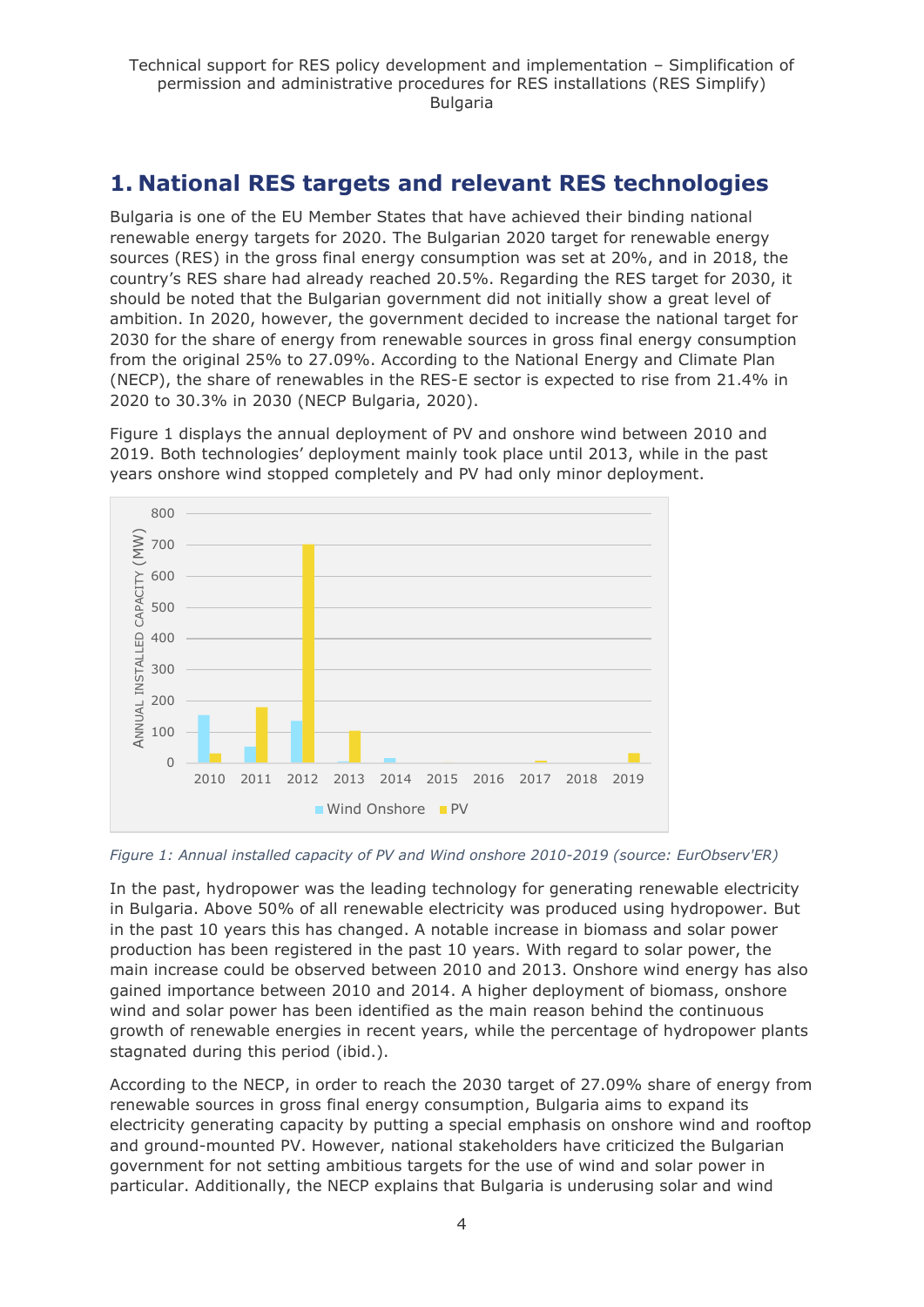energy, especially considering that the two technologies may be less detrimental to the environment compared to biomass. With regard to biomass, the NECP mentions that its use is projected to continue expanding in all sectors, but there is no commitment on the side of the government to stimulate it (ibid.)



*Figure 2: Planned deployment of RES-E 2020-2030 in relation to past deployment (source: NECP)*

## <span id="page-4-0"></span>**2. Administrative and grid connection procedure**

## <span id="page-4-1"></span>**2.1. Relevant process steps**

The first step towards the realisation of a renewable energy project is choosing a suitable location, including renting or buying the land on which the installation will be constructed. In the case of renting, the project developer needs to receive an explicit permission from the land owner to build the installation on his property. This step also includes concluding preliminary assessments in order to find out whether the site is appropriate for the intended installation (e.g., whether the wind conditions are sufficient for a wind farm or whether the solar radiation is optimal for a solar PV system). The Environmental Impact Assessment (EIA) must be completed before the building permit is issued.

The spatial planning work is carried out in the 'Administrative authorization' process step, in which the building permit is also obtained. This process step can take longer as a number of documents need to be issued by the municipalities. The waiting time varies depending on the municipality in whose territory the project is being implemented

In Bulgaria, the 'Grid connection permit' stage and the 'Administrative authorization' stage are interconnected. In order to receive a building permit, the project developer must first submit a request to the distribution system operator (DSO) to examine conditions for the grid connection and then sign a preliminary contract for the connection to the grid with the local electricity grid operator. The preliminary grid connection contract is also prerequisite for applying for the electricity production license.

The 'Corporate legal-fiscal' and 'Electricity production license' process steps are only relevant for renewable power installations with a capacity above 5 MW.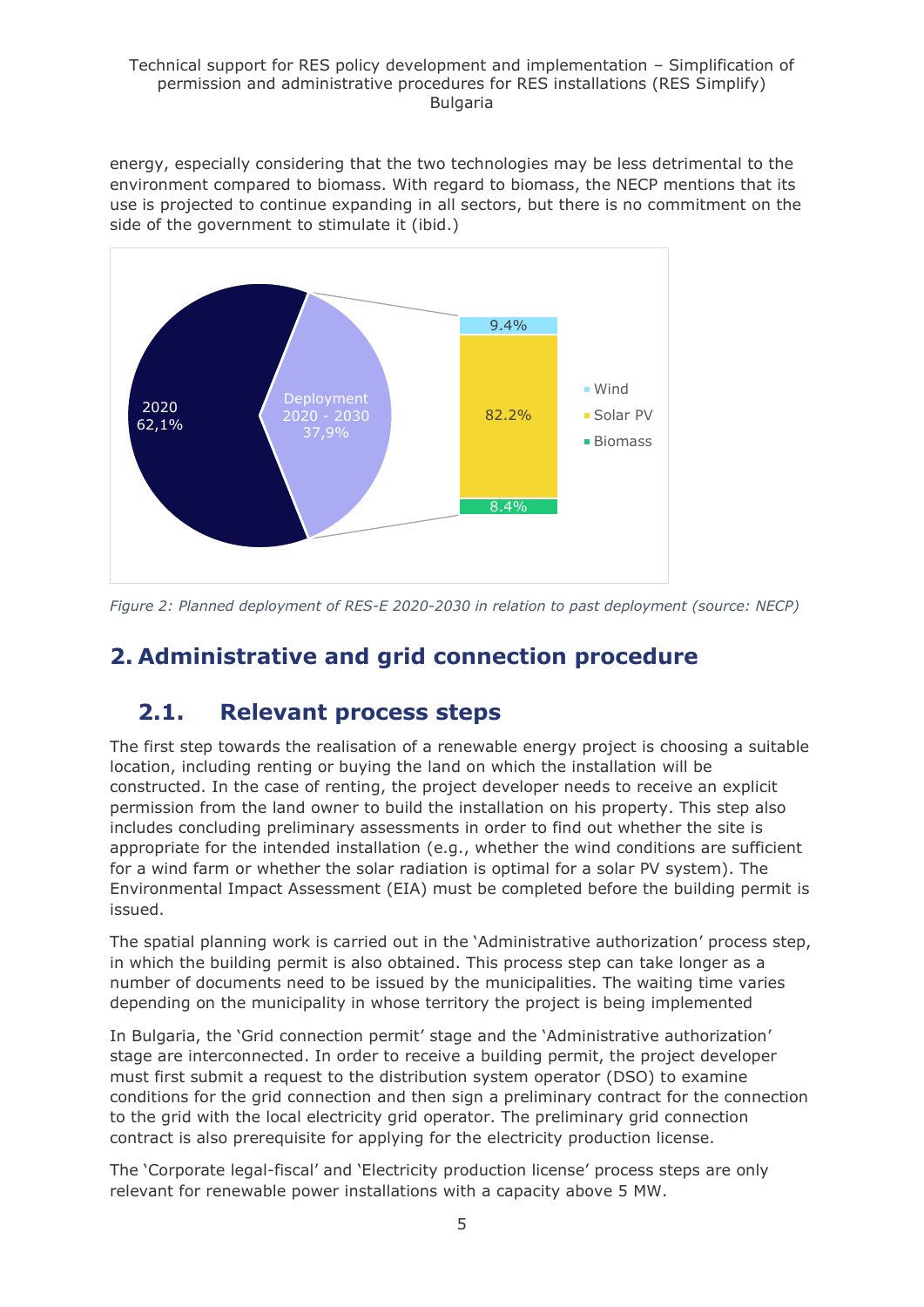## <span id="page-5-0"></span>**2.1.1. Site selection**

### **Process flow**

The process of constructing a renewable energy installation begins with finding a suitable location. The interested person or legal entity must choose a plot of land and conduct an independent research on how suitable the location is for the intended renewable energy technology. There is no central authority which can provide a map with the potential locations for either solar or wind power installations. There are also no guidelines on the site selection at the municipal level. Therefore, the assessment and the decision on the situation is largely left to the project developer (natural or legal person). Another option is to contact a consultant or a non-governmental organization in the sector who may be able to provide some useful information. Alternatively, the project developer may submit an official request for information to the competent authorities. However, the effectiveness of these requests is uncertain (Association of Ecological Energy Producers representative, 2020; Solar power consultant, 2020).

While for PV installations there are some resource maps available, developers of wind energy projects are required to carry out wind measurements, the duration of which is at least one year (Association of Ecological Energy Producers representative, 2020).

For onshore wind, the site selection process is more complicated than for PV installations. This is due to the larger areas occupied by a wind farm, as well as a number of additional requirements, such as a certain distance between the individual wind turbines, the mandatory access to roads for the transportation of heavy equipment, and the presence of high voltage networks near the selected terrain, etc. (ibid.).

Another issue related to the site selection is that many of the suitable plots of land (especially for building larger power plants) are classified as agricultural land. Thus, in order to use these plots for the construction of renewable power plants, it is required to change the land use (art. 23 Agricultural Land Protection Act).

#### **Small-scale rooftop installations**

For rooftop PV systems up to 30 kW, a preliminary inspection of the roof is recommended, examining the slope, shading, accessibility and structural integrity of the roof on which the PV system is planned. There is also a requirement to receive the approval of 50% of the owners in a building before proceeding with the installation. Small-scale wind farms are not popular in Bulgaria (art. 17 Condominium Ownership Management Act).

## **Deadlines**

### **Detected barriers**

**Difficulties with finding suitable locations.** Many of the roofs and facades on which PV systems up to 30KW could be installed are not in great condition and require repairs in order to be usable for PV systems. However, in order for the roofs to be repaired, a building permit is likely to be required. There is also a requirement that half of the owners of a residential building must agree to the installation of PV system on the roof or facade of the building (art. 17 Condominium Ownership Management Act; Bulgarian Solar Association representative, 2020). This is a problem because the project can be vetoed by the residents for no particular reason.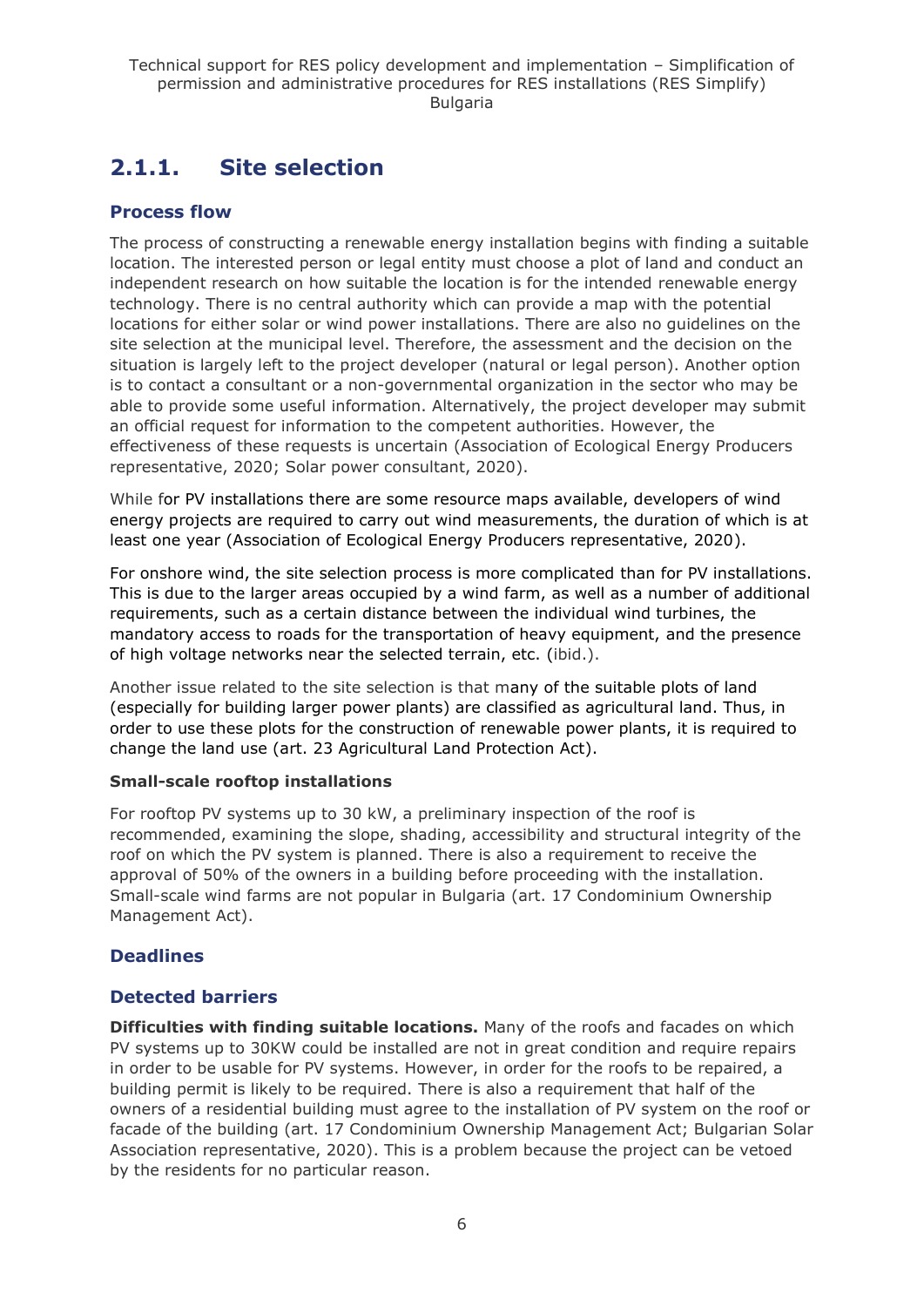Finding a plot of land which is suitable for the construction of a ground-mounted PV installation or onshore wind power plant can be challenging. The main issue is that there are not many available plots of land which fulfil all of the requirements and there are no maps provided by the government which help project developers locate a suitable spot. As such, the search for a suitable location can slow down the execution of the project. In the case of wind farms, access to roads and the presence of high-voltage networks in the vicinity are mandatory. However, as the grid is not well-developed, these high-voltage networks are not readily available. The same rings also true for the road network in Bulgaria – some parts of it are not well-developed. For ground-mounted PV, it is hard to find a land with the appropriate land use purpose ('industrial land'). According to the stakeholders interviewed, these challenges could be mitigated if the authorities were to provide guidance on where a renewable power plant could be installed in line with all the existing requirements and restrictions (Bulgarian Solar Association representative, 2020).

## **Identified good practice**

No good practice related to this process was identified.

## <span id="page-6-0"></span>**2.1.2. Electricity production licence**

### **Process flow**

The issue of the electricity production licence is regulated by the Ordinance No. 3/2013. In Bulgaria, producers of electricity from power plants with a total capacity above 5 MW are subject to licensing by the Energy and Water Regulatory Commission (EWRC). For installations up to 5 MW, the EWRC must be notified but no further action is required. (art. 39 Energy Act)

In order for the license to be issued, the natural or legal person must be registered in Bulgaria, another EU member state or EEA country. The applicants must submit documents that:

- Prove they possess the technical and financial capabilities, the material and human resources, and the organizational structure needed for fulfilling the requirements described in the license;
- Prove that they have the right to operate the power installation;
- Present evidence that the power installation meets the regulatory requirements for safe operation and environmental protection.

If the project developer has applied for a license before the power installation has been constructed, the issued license must contain details on the construction of the installation and a term for starting the electricity production activities. (art.11 & art. 18 Ordinance No. 3/2013).

The procedure for issuing a license begins when the project developer submits a written application to the EWRC. The application must be accompanied by all the necessary documents, which are listed on the EWRC's portal. An application is considered to be received from the date the applicant receives a reference number. (art. 2-3 Ordinance No. 3/2013).

A license can be issued for a period of up to 35 years, but the EWRC may not issue it for a period longer than the one requested by the applicant. The term of the license can be extended as long as it does not exceed 35 years. (art. 9 Ordinance No. 3/2013).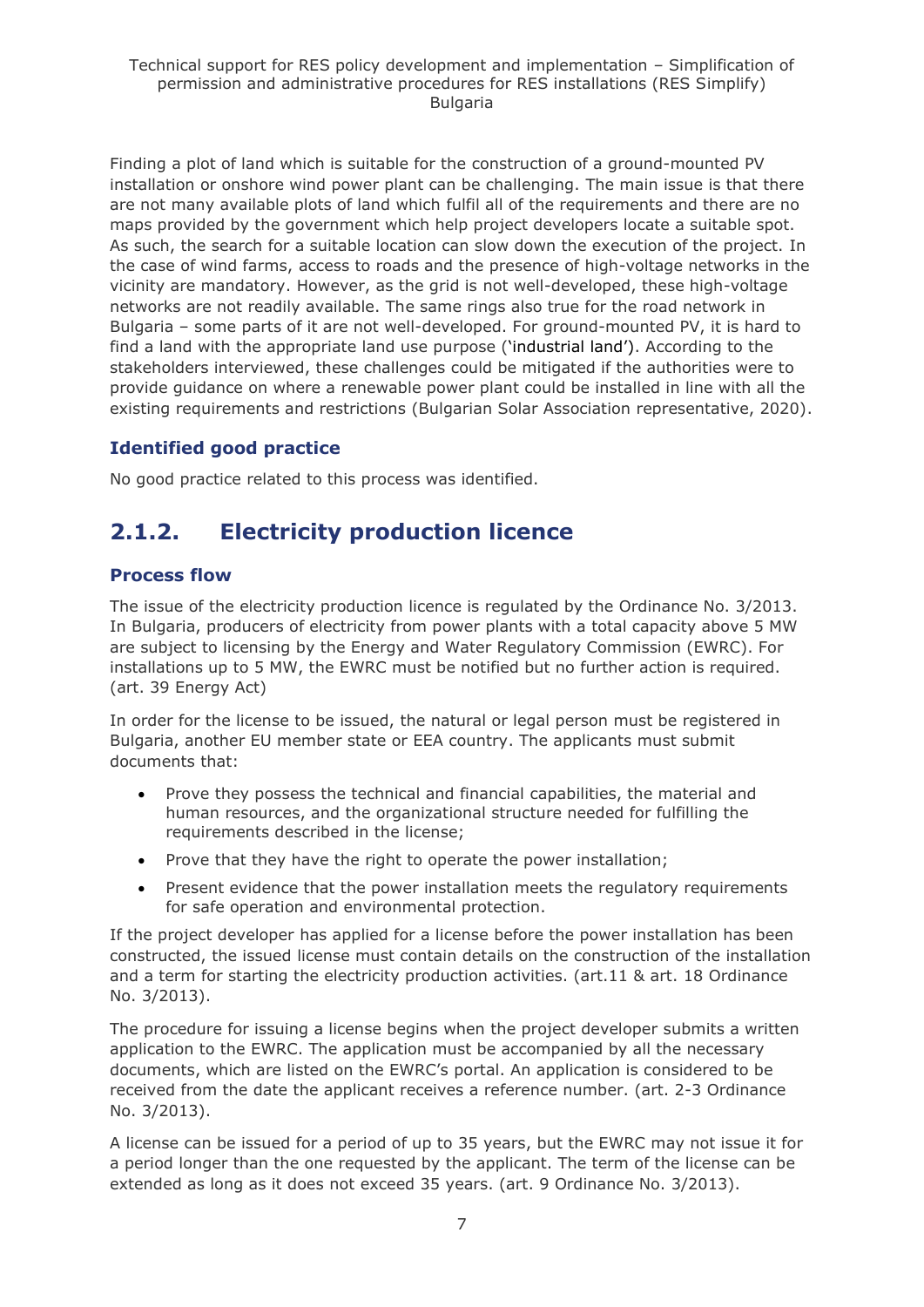## **Deadlines**

The deadlines relevant for the issue of the electricity production license are set in the Ordinance No. 3/2013 and the Energy Act. The EWRC must either issue or reject the electricity production license within 3 months of the submission of the application. In the case of a refusal, the applicant has the right of submitting a new application, but no earlier than three months after the rejection decision has been issued. The decision of the EWRC to reject the issue of the license contain also the reasons for the rejection. (art. 41 Energy Act)

The EWRC is obliged to examine the submitted application for compliance with the legal requirements within 7 calendar days of receipt. If the EWRC detects inconsistencies in the documents submitted, it will send the applicant a written notice. The applicant then has 7 calendar days to improve and complete the application. The deadline continues to run from the date of submission of these additional documents or data. If the applicant does not eliminate the detected inconsistencies within this time frame, the EWRC will not review the application (art. 4 Ordinance No. 3/2013). If the EWRC does not respond to the application within the aforementioned deadline, this shall be treated as a silent refusal (art. 7 Ordinance No. 3/2013). Whether to proceed with no response or with sending out a reasoned decision is left to the discretion of the EWRC.

## **Detected barriers**

**Lack of transparency and accountability concerning the EWRC.** The EWRC should actually be an independent regulatory body, but its board is politically appointed, which makes it vulnerable to political pressure. At the same time, the EWRC procedures are not transparent enough. For example, the decisions about the granting of electricity production licenses are made in closed-door meetings. In addition, the above mentioned rule of silent rejection applies. As a result, in the event of a silent rejection, the project developer may be deprived of the opportunity to improve his documents for the reapplication. There are also no simple out-of-court procedures for the settlement of disputes between the EWRC and the applicant. So, the only way to resolve the dispute is to go to court, but since this is a lengthy and expensive process, many developers choose to avoid it. This makes project developers feel that the EWRC can treat the applicants differently without any particular reason. (Solar power consultant, 2020; Bulgarian Solar Association representative, 2020; Greenpeace representative, 2020)

## **Identified good practice**

No good practice related to this process was identified.

## <span id="page-7-0"></span>**2.1.3. Administrative authorization**

## **Process flow**

#### Standard authorization procedure

This procedure is relevant for any type of PV above 1 MW and for wind farms of all capacities.

As a first step, the project developer needs to apply for a design visa. A design visa is a copy (or an extract) of a detailed development plan that covers the plot of land where the renewable energy system will be installed and adjacent plots with marked existing buildings and structures and with admissible lines for the planned construction, as well as admissible heights, density and intensity of the planned construction. The design visa is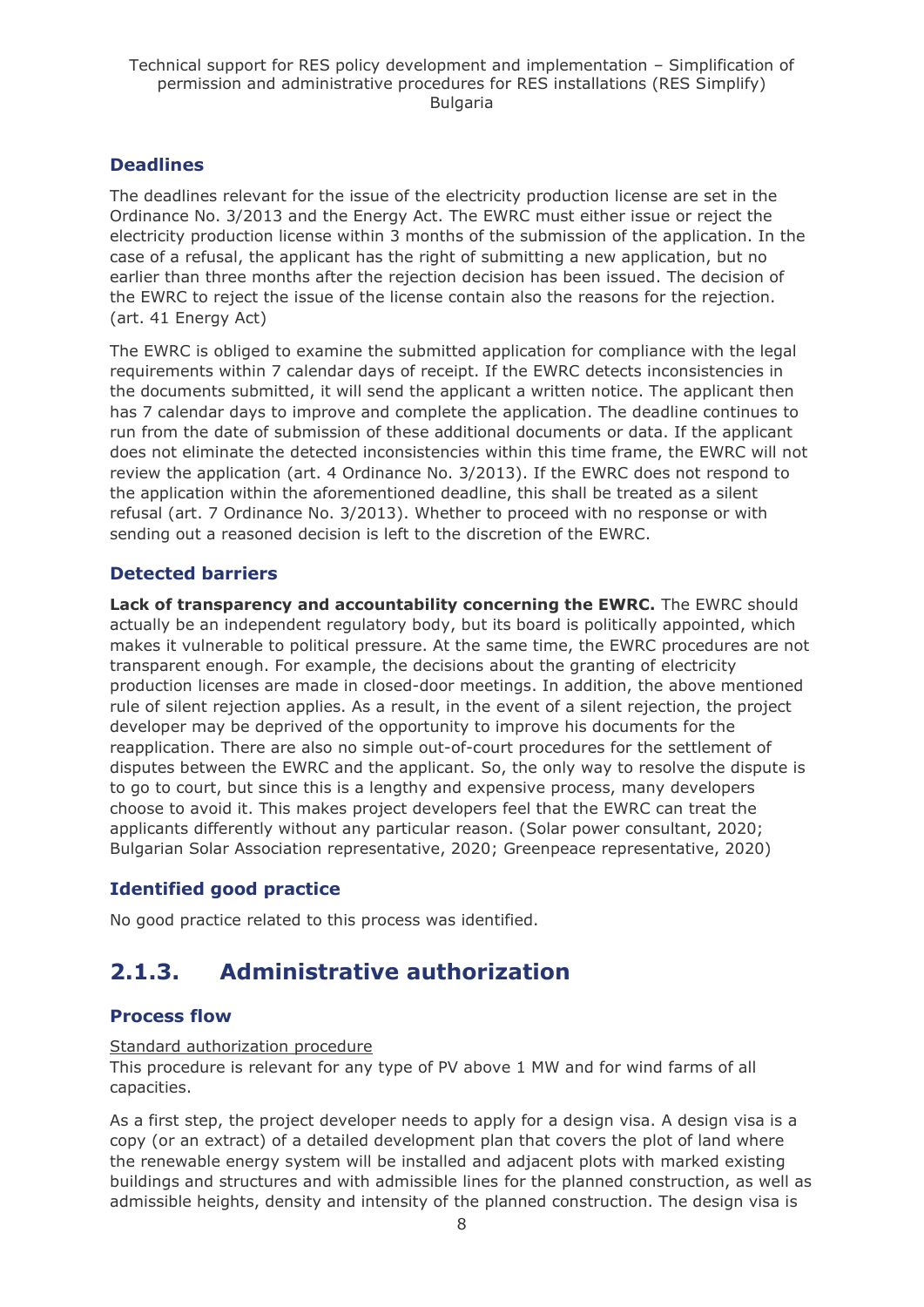issued by the chief architect of the municipality. (art. 139 & art. 143 Spatial Development Act)

After that, the project developer must sign a contract with a licensed company for the development of an investment project. The investment project must contain detailed schemes of the planned renewable power installation and other related structures, if any, as well as a health and safety plan and a geodesy and construction waste disposal plan. The required set of schemes varies depending on the power plant's size and features. Small rooftop installations will not need plumbing and waste disposal but very large power plants may have these features and should include a schematic of them in the investment project. An electrical schematic and a fire safety schematic are relevant for every technology and capacity. The investment projects are coordinated and approved by the chief architect of the municipality. Before the approval, an assessment of the conformity of the investment project with the relevant regulations must be carried out. This can be done by a certified consulting company or by a council of experts formed by the municipality. The approved investment project, is a prerequisite for applying for a building permit. (arts. 137-147 Spatial Development Act)

With the approved investment project, project developer can apply to the municipality for the issue of a building permit. Attached to the application must be the approved investment project and a document which certifies that the project developer is either the owner of the property where construction will take place, or has received the permission of the owner to build the renewable power installation on his property. (art. 148 Spatial Development Act)

After completing the construction of a renewable power installation, project developer needs to obtain a permit allowing to commission the installation. The competent authority for issuing this permit is the National Directorate for Construction Control (art. 177 Spatial Development Act).

#### Agricultural Land

The project developer notifies the mayor of the municipality about the wish to change the purpose of the land. The municipality then issues a confirmation that this is possible. If the municipality does not respond, it is considered a silent rejection. In the case of a positive reply, the project developer must commission a licensed expert to prepare a detailed development plan of the site that will later have to be approved by the municipality. The project developer needs to submit around 20 documents to the municipality for the land use change procedure. After the municipality processes the documentation and approves the change of purpose, the project developer must pay a small fee for the service within 3 months of the approval (art.  $20 - 24$  Agricultural Land Protection Act).

When choosing the location for PV installations, the land on which the installation is to be constructed must have an 'industrial land' status (art. 23 Agricultural Land Protection Act).

#### Environmental Impact Assessments

In order to obtain a building permit, the project developer must, among other things, have carried out an environmental impact assessment (EIA) (art. 148 Spatial Development Act). The developer can start the EIA right after purchasing the land or obtaining permission from the land owner to build a renewable power plant on his property. In some cases, the EIA is not required. A request to examine the need for an EIA is sent to the Regional Inspectorate of Environment and Water (RIEW), which in turn can decide that the EIA is not necessary (screening). This is usually the case with small-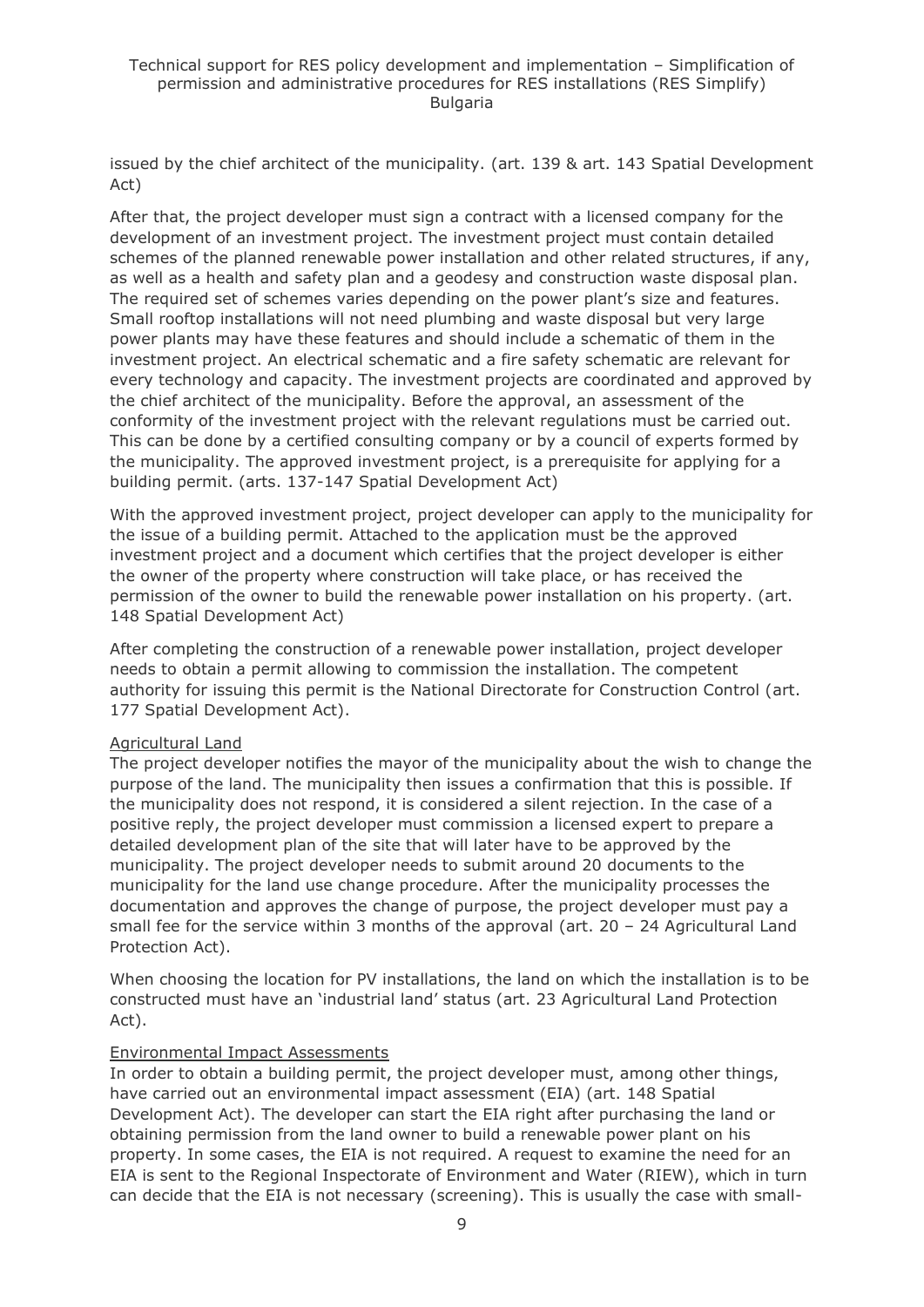scale rooftop PV systems (up to 30 kW). When it comes to wind installations, an EIA is always required (Association of Ecological Energy Producers representative, 2020).

After the EIA has been carried out, the project developer must notify the public and hold a public hearing for the interested parties so that they may become informed about the project and its environmental impact. Stakeholders may then provide their opinions on the project's feasibility to the respective municipality. The last step is the decision of the RIEW on whether to approve the completed EIA. The EIA is approved if no stakeholder objections are raised during the public hearing. If there are significant objections, the EIA report needs to be revised and another public hearing must be held (art. 4-20 Ordinance on EIA; Association of Ecological Energy Producers representative, 2020).

During the survey, the interviewed stakeholders shared their concerns about the way the EIAs are carried out in Bulgaria. First of all, there are doubts about the objectivity of the EIA reports as the project developer commissions the experts to draft the EIA report. As a consequence, it is entirely possible for large project developers with good political connections to bypass the existing environmental requirements. Another issue is that there is no regulation that specifies under what circumstance an EIA may be contested. The result is that there are sometimes legally unjustified attempts to challenge an EIA, which slows down the implementation of the project. (ibid.)

#### Simplified procedure

In Bulgaria, a simplified procedure exists, which covers rooftop installations up to 1 MW mounted on existing buildings that are already connected to the grid. In this instance, there is no need to develop an investment project. In order to obtain the building permit, the project developer must submit to the municipality a request which is accompanied by a design visa, a document which shows that a construction engineer and an electric engineer have approved the installation, a scheme on how the installation will be mounted, and the grid connection conditions from the DSO (art. 147 Spatial Development Act).

The small-scale rooftop systems are also exempt from the requirement to obtain a permit for the commissioning of the installation (ibid.)

According to the national stakeholders, the administrative authorization process for the solar power systems with an output of up to 1 MW is too complicated and timeconsuming. They argue that the process should be further simplified for these capacities. Small-scale project developers believe that they are being treated the same as larger investors. There is a concern that people interested in installing small-scale PV systems on their rooftops will usually find it difficult to complete this process step on their own. As a result, they will often need to hire a consultant to guide them through the entire implementation process, which increases the project implementation cost (Greenpeace representative, 2020).

#### **Deadlines**

The deadlines relevant for the administrative authorization procedure are stipulated in the Spatial Development Act.

The design visa is issued by the chief architect of the municipality within 14 calendar days of submitting the application.

The investment project is approved after the assessment of the project's compliance with the relevant regulations has been completed. When this assessment is carried out by a certified consulting company, the deadline is 14 calendar days, and in the case of a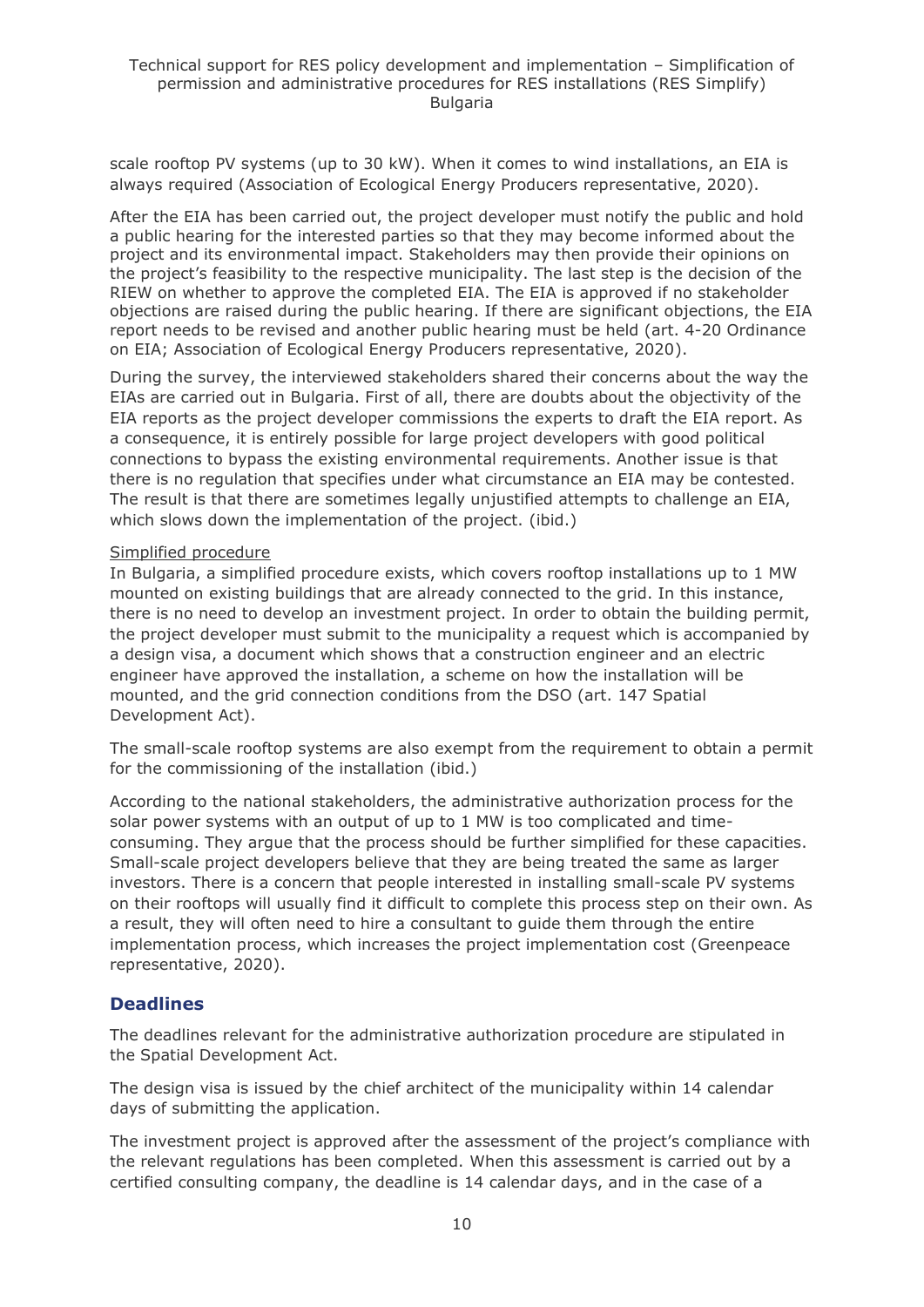council of experts formed by the competent authority, 30 calendar days. (art. 141, Spatial Development Act)

The refusal to approve an investment project is made only in accordance with the Spatial Development Act and related legislation, i.e., for reasons stipulated by law. The reasons for the rejection are explained in the rejection decision. The applicant shall be notified in writing about the refusal to approve the investment project. An appeal can be lodged against the rejection to the local administrative court within 14 days of notification. (art.215 Spatial Development Act)

The building permit is issued within 7 calendar days after submitting a written application, as long as there is an approved investment project. The building permit expires if construction has not started within 3 years after it was issued or, in the case of a construction in a rough state, including the roof of the building, within 5 years after the permit was issued. The building permit can only be re-issued once for the same period of time. (art. 148 Spatial Development Act)

If the project developer does not apply for a building permit within one year of the approval of the investment project, the investment project will expire and a new one will be necessary to continue the authorisation process. (art. 145 Spatial Development Act)

#### Agricultural land

The procedures for changing the purpose of agricultural land vary depending on the municipality involved. The confirmation by the municipality that the land purpose change is possible should be issued within 30 calendar days. The approval of the detailed development plan must happen within 1 month. Afterwards, the municipality should issue a decision within 30 calendar days of receiving all of the required documents. However, it is not uncommon for this deadline to be missed, without any good reason. Collecting all the required documents can also be time-consuming. (art. 20 – 24 Agricultural Land Protection Act).

In the case of onshore wind energy, the land use change can take up to 3 years. For ground-mounted solar PV installations, it takes about 2 years to complete this process. (Association of Ecological Energy Producers representative, 2020)

Regarding changing the purpose of agricultural land, the project developer has to consider several important deadlines. First, a building permit must be applied for no later than three years from the date on which the purpose of the land was changed. Secondly, the construction work has to begin within max. six years after the land use change. If these deadlines are not kept, the purpose of the land reverts back to the agricultural purpose (art. 23 The Agricultural Land Protection Act).

#### Environmental Impact Assessments

The deadlines relevant for the EIA is set out in the Ordinance on EIA.

A decision on the request for examination as to whether an EIA is necessary (screening) must be issued by the RIEW within 30 calendar days of receipt of the request. (art. 8 Ordinance on EIA)

The EIA report is drafted by independent experts chosen by the project developer. Thus, how long it takes to complete the report varies. Once it has been completed, the EIA report is submitted to the RIEW which must issue an assessment of the report within 30 calendar days from the submission. The RIEW either approves the EIA report or returns it to the applicant with the request for certain revisions and/ or additional information. A revision may only be requested and performed once. The deadline for completing the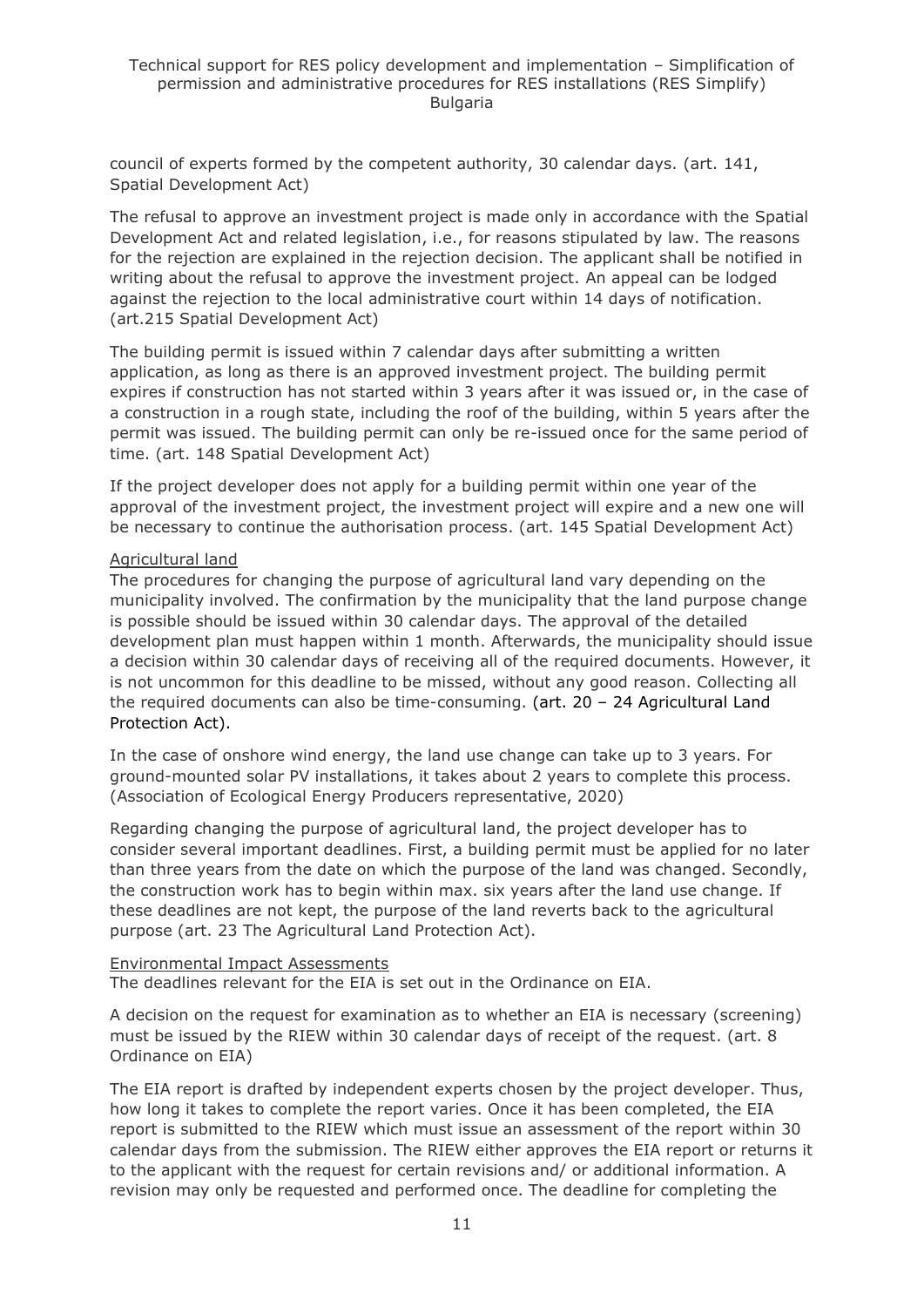documents is determined by the RIEW at the time of request (art.11-15 Ordinance on EIA). In general, the deadline for administrative procedures in Bulgaria continues from the date of submission of the requested additional documents or data.

The EIA must be approved within 45 calendar days of the completion of the public hearings (art. 20 Ordinance on EIA). The project developer must announce when and where the public hearing will be held at least 30 days in advance by using various mass media channels. (art. 17 Ordinance on EIA)

## **Detected barriers**

**Delays with the EIA approvals.** The process for completing an EIA is not optimal. The RIEW sometimes fails to keep the deadlines. For example, an EIA for wind power plant can take up to two years because the monitoring of various animal populations is sometimes not initiated in a timely manner and has to be postponed until the next year. Another issue is that in order to complete the EIA report, the independent experts commissioned with the report drafting sometimes need to request additional information from the Ministry of Environment and Water, which in turn can lead to delays. Furthermore, third parties (such as ecological organizations) may decide to appeal the approved EIA in court, which can negatively affect the timeline of the entire project (Solar power consultant, 2020; Bulgarian Solar Association representative, 2020).

**Lack of know-how about renewable energy technologies.** The administration in smaller municipalities can sometimes be unfamiliar or less familiar with the renewable energy technologies. For example, the local architects may not be aware of all the technical requirements relevant for such technologies. This, in turn, may impede the process of obtaining a building permit as the architects are sometimes unsure about the issue of the permit and therefore need to consult other authorities (Bulgarian Solar Association representative, 2020).

**Non-harmonised administrative procedures.** The legal framework for the administrative authorization process is confusing as the relevant regulations are dispersed in various legal sources. For this reason, the responsible personnel at the municipalities sometimes struggles with understanding and following the approval requirements. These issues arise because there are no harmonised guidelines for competent authorities explaining how the administrative authorization procedure for renewable energy technologies could be carried out efficiently (Solar power consultant, 2020).

## **Identified good practice**

No good practice related to this process was identified

## <span id="page-11-0"></span>**2.1.4. Grid connection permit**

## **Process flow**

When constructing a new renewable energy installation, the applicant must submit a request to the local electricity grid operator for confirmation that the installation will be connected to the grid. With this request, conditions of the respective grid operator for the grid connection will be determined. If the capacity of the renewable energy installation is up to 5 MW, the request is submitted to the local DSO and, for power plants above 5 MW, to the TSO. There is a list of required documents to be submitted together with the request, which is available on the websites of the network operators. The most important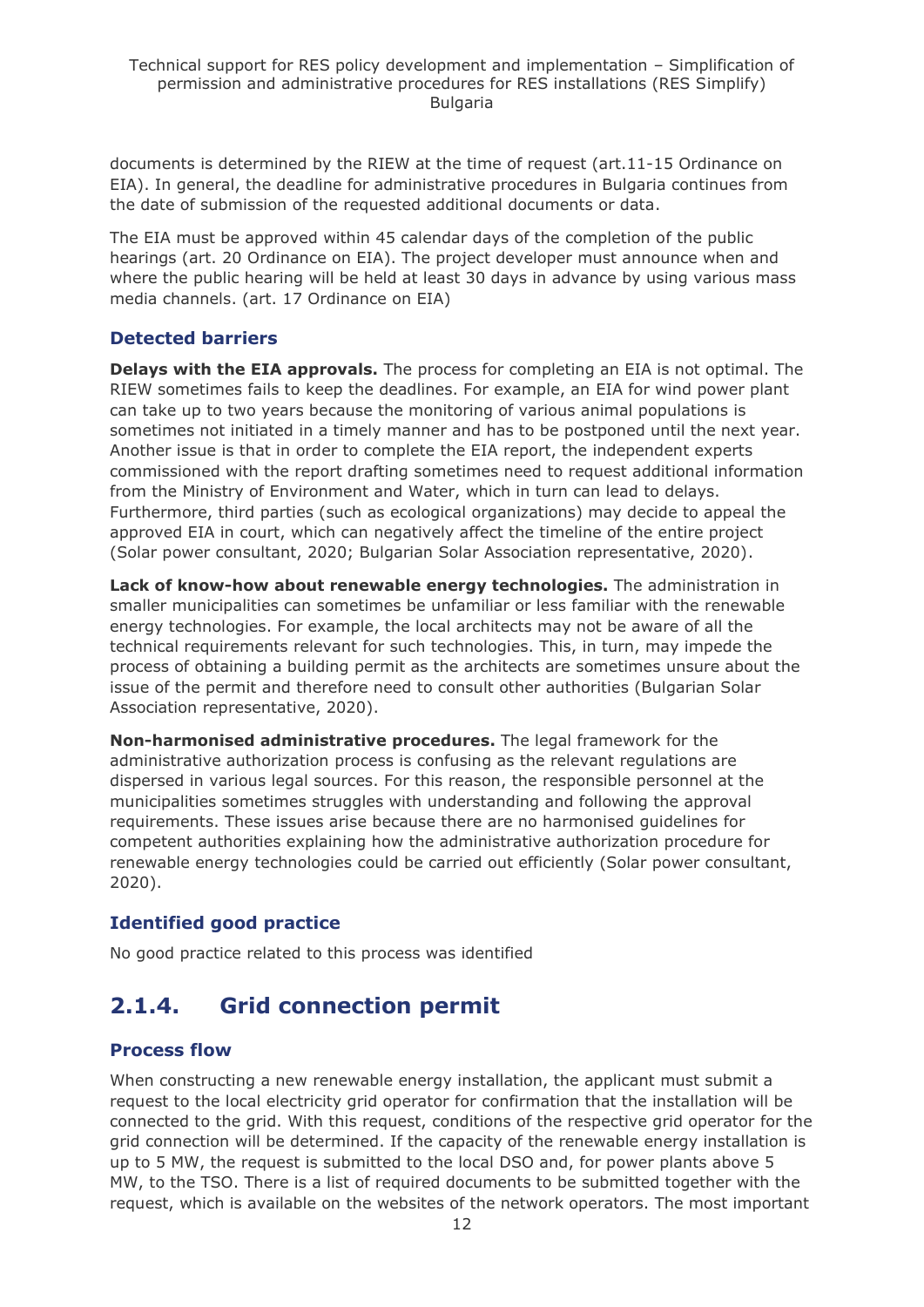requirement is that the applicant has already obtained a design visa before submitting the request to the local electricity grid operator for confirmation that the installation will be connected to the grid. This requirement is waived if the installation does not exceed the capacity of 1MW. (art. 80 Ordinance No. 6/2014).

Upon a request, the local grid operator conducts an assessment and issues in writing a statement on the conditions for connecting to the electricity grid. After receiving the statement, the applicant must apply for a preliminary contract for the connection of the installation to the electricity grid. The network operator in turn prepares and sends to the project manager a draft of the preliminary grid connection contract, which contains specific technical requirements that the applicant must follow when connecting his installation. (art. 80–83 Ordinance No. 6/2014)

The preliminary grid connection contract is signed before the preparation of an investment project. The final contract can only be signed after the Chief Architect of the municipality has approved the investment project and has issued the building permit. Afterwards, the applicant may submit to the network operator a request for signing a contract for connecting to the grid. This request must be accompanied by a scheme containing details about the engineering of the future installation. After the design has been approved, the network operator prepares the final grid connection contract and sends the applicant an invitation to sign it. (art. 80 - 83 Ordinance No. 6/2014)

For installations up to 30 kW which are mounted on existing buildings that are already connected to the grid, a preliminary contract is not required. Final grid connection contract can be signed between the small-scale project developer and the grid operator after the issue of the grid connection conditions. (art. 91-92 Ordinance No. 6/2014)

After the final grid connection contract has been signed, the network operator prepares and approves a project to build the infrastructure required to connect the planned installation. The project is coordinated with the project developer.

The connection of the newly built installation to the electricity grid requires complex 72 hour tests. If no issues arise during these tests, the project developer can sign a sale and purchase agreement for energy with the DSO or TSO. This is not required for installations up t 30 kW (art. 85 Ordinance No. 6/2014).

According to the national stakeholders interviewed, the public distrusts the DSOs. One of the main issues is communication. It is oftentimes hard to keep an open dialogue with these authorities. There are also instances when the DSOs do not keep their deadlines or extend them at the very last moment. There are three DSOs in Bulgaria, which have monopoly in their respective regions. Some stakeholders are of the opinion that this fact gives the DSOs too much discretion, while electricity producers have no choice but to work with them. Overall, stakeholders insist that DSOs must work to increase public confidence in them and provide better services. One stakeholder believes that the lack of adequate regulations and strong regulatory institutions allow DSOs to behave in a way which will not be tolerated in other EU Member States. (Greenpeace representative, 2020; WWF representative, 2020; Solar Association representative, 2020)

### **Deadlines**

The decision on the conditions for connection to the grid is issued within 30 calendar days if the application was submitted to a DSO and within 60 calendar days if it was submitted to a TSO. (art. 80 Ordinance No. 6/2014). An exception exists for small-scale installations up to 30 kW which are mounted on existing buildings that are already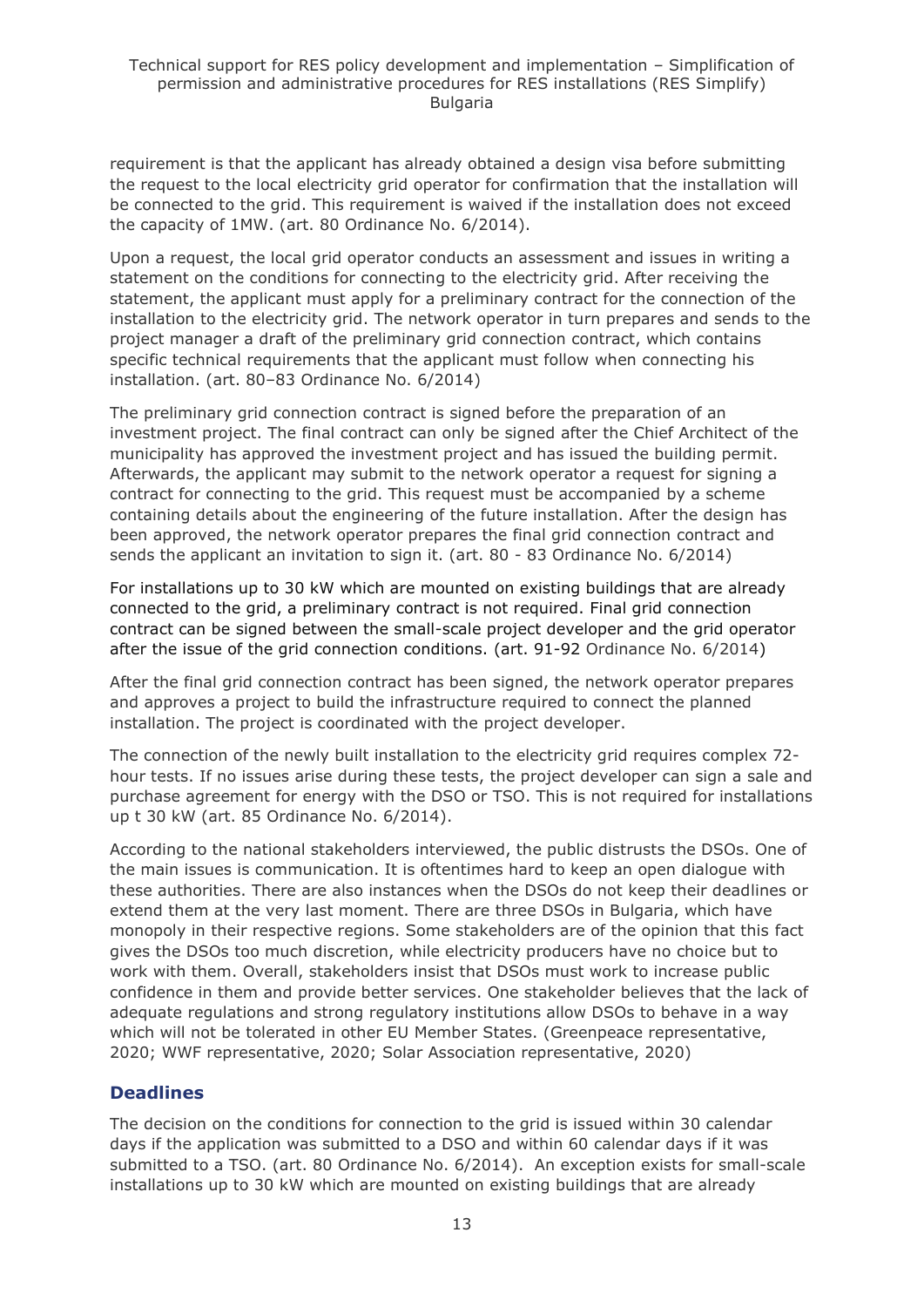connected to the grid, where the deadline for the issue of the decision is 14 calendar days. (art. 91 Ordinance No. 6/2014)

If the documentation submitted to support the request to determine the conditions for the grid connection show certain deficiencies, the network operator notifies the applicant within 14 calendar days (art. 52 Ordinance No. 6/2014). For renewable systems with a capacity up to 30 kW which are mounted on existing buildings that are already connected to the grid, the notification period is 7 calendar days (art. 88 Ordinance No. 6/2014). After receiving the notification, the applicant has 30 calendar days to submit all the required documentation (art. 52 & art.88 Ordinance No. 6/2014.

In all other instances the period of validity for the grid connection is determined individually. If the project developer (natural or legal person) does not submit a request for the signing of a preliminary grid connection contract within the time frame, the procedure will be terminated. If the project developer submits the request, the draft preliminary grid connection contract will be issued within 14 calendar days of receipt of the request. The preliminary grid connection contract is valid for one year (art. 82 Ordinance No. 6/2014).

The scheme detailing the engineering of the future installation (see chapter 2.1.4 under 'Process Flow') has to be approved by the DSO within 14 calendar days of its submission. If there is missing data or inaccuracies, the network operator will notify the applicant about the issues that need to be corrected. The applicant can address the indicated gaps no later than 30 calendar days before the expiry of the preliminary grid connection contract. If there are no problems with the documents submitted, the grid operator will send an invitation to sign the final grid connection contract within 14 days of receiving the respective request (art. 52 Ordinance No. 6/2014).

For renewable systems with a capacity up to 30 kW which are mounted on existing buildings that are already connected to the grid, the conditions for the grid connection are valid for six months from the issue date. If the project manager does not send to the DSO a grid connection request within this time frame, the grid connection procedure will be terminated. The network operator will prepare and send the final grid connection contract to the applicant within 14 days of receiving the grid connection request (art.91- 92 Ordinance No. 6/2014).

### **Detected barriers**

**Possibility of refusing connection to the grid.** Ordinance No. 6/2014 gives the DSOs the right to reject (if there is not enough grid capacity) or postpone the connection of the installation to the electricity grid. This contradicts article 18 of the Energy from Renewable Sources Act, which states that electricity produced by RES technologies will have guaranteed access to the transmission and distribution networks (art. 80 & 90 Ordinance No. 6/2014). In addition, the DSOs sometimes issue unfavorable conditions for joining the grid resulting in applicants deciding to withdraw their request.

**Requirement for a building permit for small-scale systems.** The final grid connection contract for renewable energy systems with the capacity up to 30 kW which are mounted on existing buildings that are already connected to the grid cannot be issued without a valid building permit (Art.26 Energy from Renewable Sources Act; PV Grid Database, 2012). Since the conditions for the grid connection are valid for six months from the issue date, a potential delay in obtaining the building permit can lead to the project manager not being able to sign the final connection contract on time. As a result, the project manager will have to restart the grid connection procedure, which will further delay the project's completion.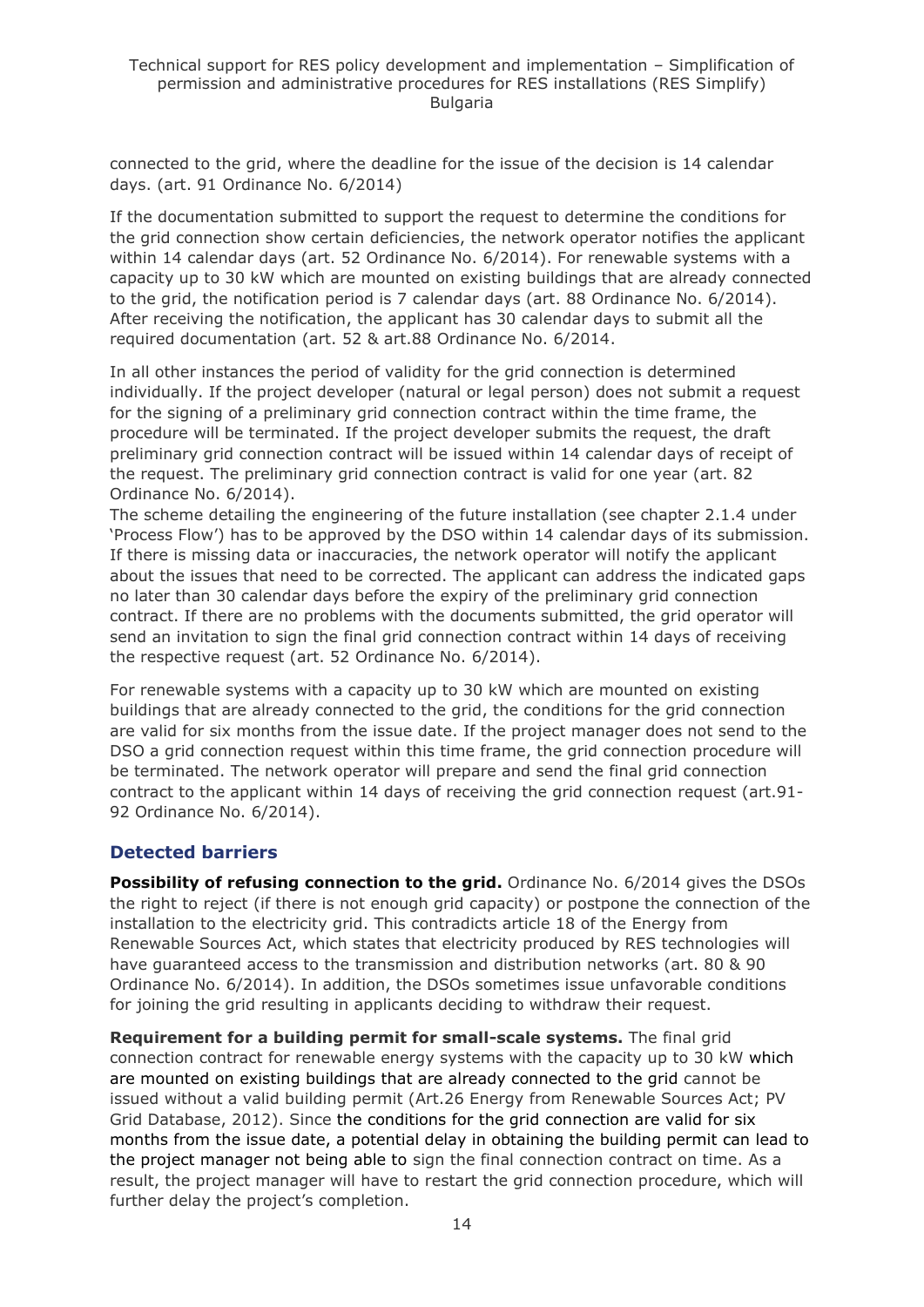**Confusing grid connection requirements.** The requirements for connecting renewable energy installations to the distribution grid in Bulgaria vary from DSO to DSO. In addition, the grid connection contracts often contain complex and confusing technical requirements. DSOs require different documents and sometimes their interpretation of the applicable legal framework differs. As a result, the process becomes rather timeconsuming. The process is intimidating and confusing for smaller electricity producers (and prosumers) because of its complexity (Greenpeace representative, 2020).

**Additional costs.** According to the Energy from Renewable sources Act, the DSO must pay for the expansion and upkeep of the electricity distribution network. Project Developers must pay only for the cables and connectors necessary to join their power plant to the grid. (i.e. the project developers should pay only for the infrastructure which is situated on the territory of the power plant). Contrary to what is prescribed by the law, the DSO can request that the expansion of the electricity distribution network or its reconstruction take place at the expense of the project developer. The DSOs usually make a commitment to pay for this construction work within a certain period of time, but this commitment is not always fulfilled (Solar power consultant, 2020; art. 27 of the Energy from Renewable Sources Act).

### **Identified good practice**

No good practice related to this process was identified

## <span id="page-14-0"></span>**2.1.5. Corporate legal fiscal**

### **Process flow**

In Bulgaria, only legal persons can construct a power plant with an output more than 5 MW. The EWRC can only issue electricity production licenses to the entities registered under the Trade Act (art.10 Ordinance No. 3/2013).

When the power installation is smaller than 5MW, the project developer is not required to register a legal person. A natural person can produce and sell electricity, as long as they declare their income and pay taxes on the profit made. (ibid.)

According to the national experts, however, selling electricity as a legal entity can save the project developer money, even in the cases of small-scale installations (up to 30 kW). The reason is that the legal entities may qualify for a VAT refund, which amounts to 20% (art. 88 Value Added Tax Act). On the other hand, acting as a legal entity can incur some additional costs, such as paying social security for the company's employees or some accounting fees, etc. (Bulgarian Solar Association representative, 2020; Greenpeace representative, 2020)

Creating a legal entity in Bulgaria is a quick and inexpensive procedure. There is a list of 12 documents which must be submitted to the Registry Agency. It costs no more than EUR 100 to complete this procedure. (art. 12-13 Commercial Register Act)

### **Deadlines**

It takes about 5 working days for the application to register a legal entity to be processed. (Bulgarian Solar Association representative, 2020)

### **Detected barriers**

No barrier related to this process step was identified.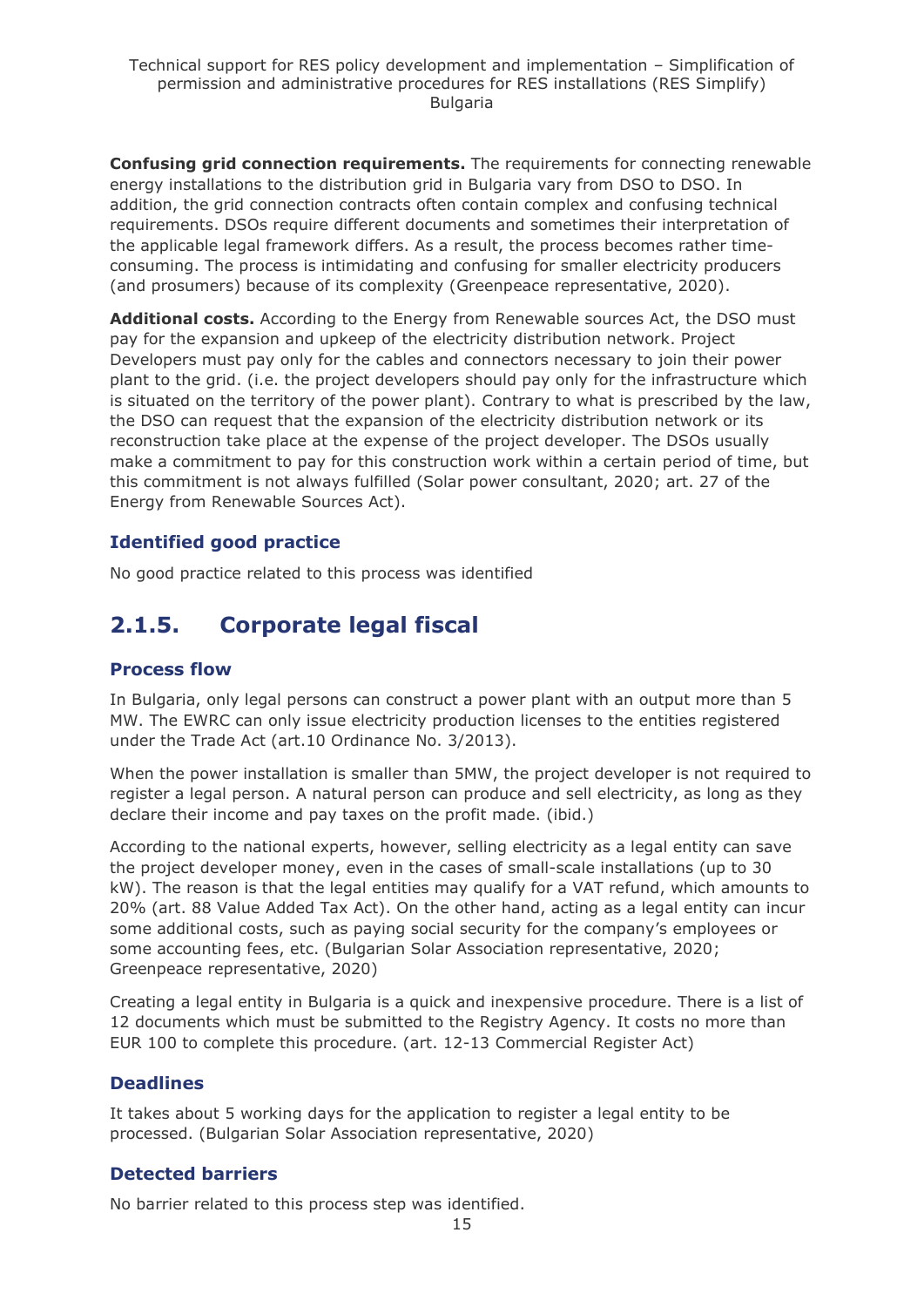## **Identified good practice**

No good practice related to this process was identified

## <span id="page-15-0"></span>**3. Use of IT systems**

#### Electricity production license

To obtain an electricity production license, an online application can be completed and all required documents uploaded and submitted via the EWRC portal<sup>1</sup>. However, in order for the EWRC to ensure that all documents are legitimate, the online submission is accompanied by some additional verification procedures. The applicants may track the progress with the application through this portal, and they may choose to receive the commission's decision online, rather than as a letter. Essentially, this portal allows for most of the EWRC's services and procedures to be carried out online.

#### Corporate legal-fiscal

The documents to register a legal entity can be submitted online on the Bulgarian Registry Agency's website<sup>2</sup>. Upon doing so, the applicant receives a discount on the administrative fees for processing the documentation.

The rest of the process steps can only be performed in person. The required forms can be uploaded on the websites of the competent authorities.

## <span id="page-15-1"></span>**4. Complaint procedure**

#### Grid connection permit

If a project developer is not satisfied with the grid connection conditions presented to him by the grid operator or if he has any other grievances concerning the work of the distribution or transmission system operators, he can submit a complaint to the EWRC, which will issue its opinion on the matter. If the project developer does not agree with the EWRC's decision, they have the right to appeal to the local administrative court. The decisions of the local administrative courts may be appealed before the Supreme Administrative Court. (art. 13 Energy Act).

The stakeholders interviewed unanimously agree that the EWRC is not efficient when it comes to handling complaint procedures. Not only does the EWRC take extremely long to respond but, at times, it does not respond at all. In addition, many of the EWRC's decisions do not offer feasible solutions (Solar power consultant, 2020; Bulgarian Solar Association representative, 2020; Association of Ecological Energy Producers representative, 2020).

#### Other steps

Complaints can be filed by the project developer within 14 days of receiving the decision. The administrative decision in question may be appealed before the local administrative court. The decisions of the local administrative courts may be appealed before the Supreme Administrative Court. The acts of the Minister of Regional Development and Public Works, the Minister of Defence and the Minister of Interior are appealed directly before the Supreme Administrative Court (art. 215 Spatial Development Act). There do not exist any limitations to streamline the complaint procedures. Third parties are

<sup>1</sup> https://portal.dker.bg/

<sup>2</sup> https://portal.registryagency.bg/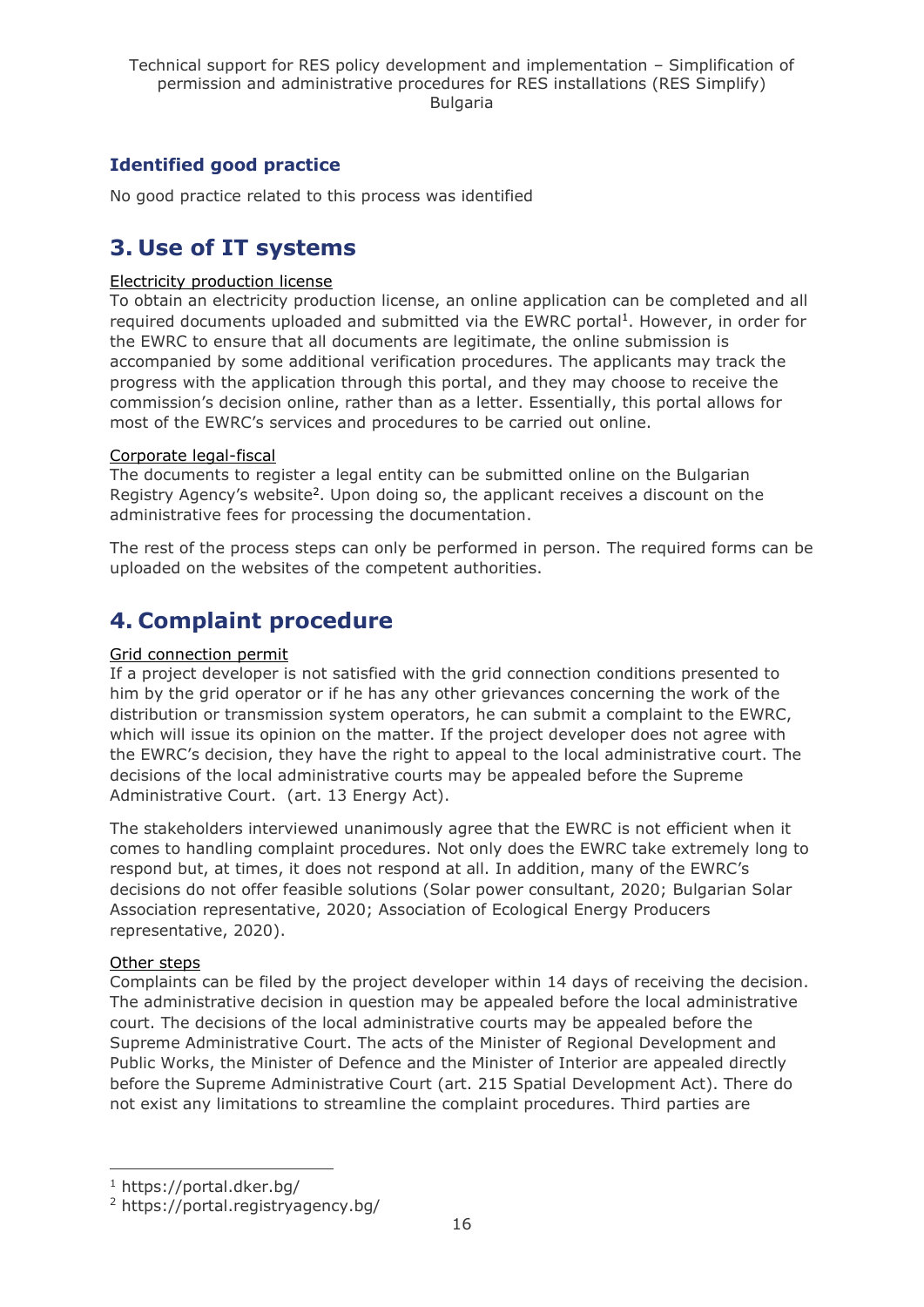allowed to appeal before the administrative courts (art. 147 Administrative Procedure Code).

The stakeholders interviewed have pointed out that project developers are often unwilling to go to court. The reason for this is that the court procedures are lengthy (about 3 years for each instance) and expensive and the entire timeline of the project implementation could be adversely affected (Solar power consultant, 2020; Association of Ecological Energy Producers representative, 2020).

## <span id="page-16-0"></span>**5. Specific features to ease administrative procedure**

Table 2 below provides information on the existing specific features to ease administrative procedures in Bulgaria.

| <b>Specific feature</b>                               | <b>Existing</b> | <b>Short description</b>                                                                                                                                                                                                                                                                                                                           |
|-------------------------------------------------------|-----------------|----------------------------------------------------------------------------------------------------------------------------------------------------------------------------------------------------------------------------------------------------------------------------------------------------------------------------------------------------|
| Simultaneous procedures                               | no              |                                                                                                                                                                                                                                                                                                                                                    |
| National contact points and<br>one-stop-shops         | no              |                                                                                                                                                                                                                                                                                                                                                    |
| Application of $2+1$ and $1+1$<br>rules               | no              |                                                                                                                                                                                                                                                                                                                                                    |
| Simple notification<br>procedure                      | yes             | A simple notification procedure is only applied in<br>the procedure for the issue of an electricity<br>production licence. When the total installed capacity<br>of the renewable energy installation does not<br>exceed 5 MW, the project developer must notify the<br>EWRC about being an electricity producer. No<br>further action is required. |
| Pre-planning                                          | no              |                                                                                                                                                                                                                                                                                                                                                    |
| Pre-application consultation                          | no              |                                                                                                                                                                                                                                                                                                                                                    |
| Project acceptance<br>measures                        | no              |                                                                                                                                                                                                                                                                                                                                                    |
| Measures to streamline<br>litigation by third parties | no              |                                                                                                                                                                                                                                                                                                                                                    |
| Other                                                 | no              |                                                                                                                                                                                                                                                                                                                                                    |

*Table 2: Specific features to ease administrative procedures*

## <span id="page-16-1"></span>**6. Indicators to measure the performance of the overall process**

Table 3 below provides information on the indicators to measure the performance of the overall administrative and grid connection process in Bulgaria.

*Table 3: Performance indicators to assess administrative and grid connection processes*

| <b>Performance indicator</b>                                                                           | <b>Description</b>                                                                                                                                                                                                                                                                                                |
|--------------------------------------------------------------------------------------------------------|-------------------------------------------------------------------------------------------------------------------------------------------------------------------------------------------------------------------------------------------------------------------------------------------------------------------|
| Average response time by<br>the competent authorities<br>and TSO/DSO for grid<br>connection procedures | In general, authorities should take between 14 and 60 days to<br>respond (these are the statutory deadlines). However, according<br>to the interviewed stakeholders, the deadlines are not always<br>kept (see Section 2.1.4). The response time in practice is hard to<br>indicate since they vary case by case. |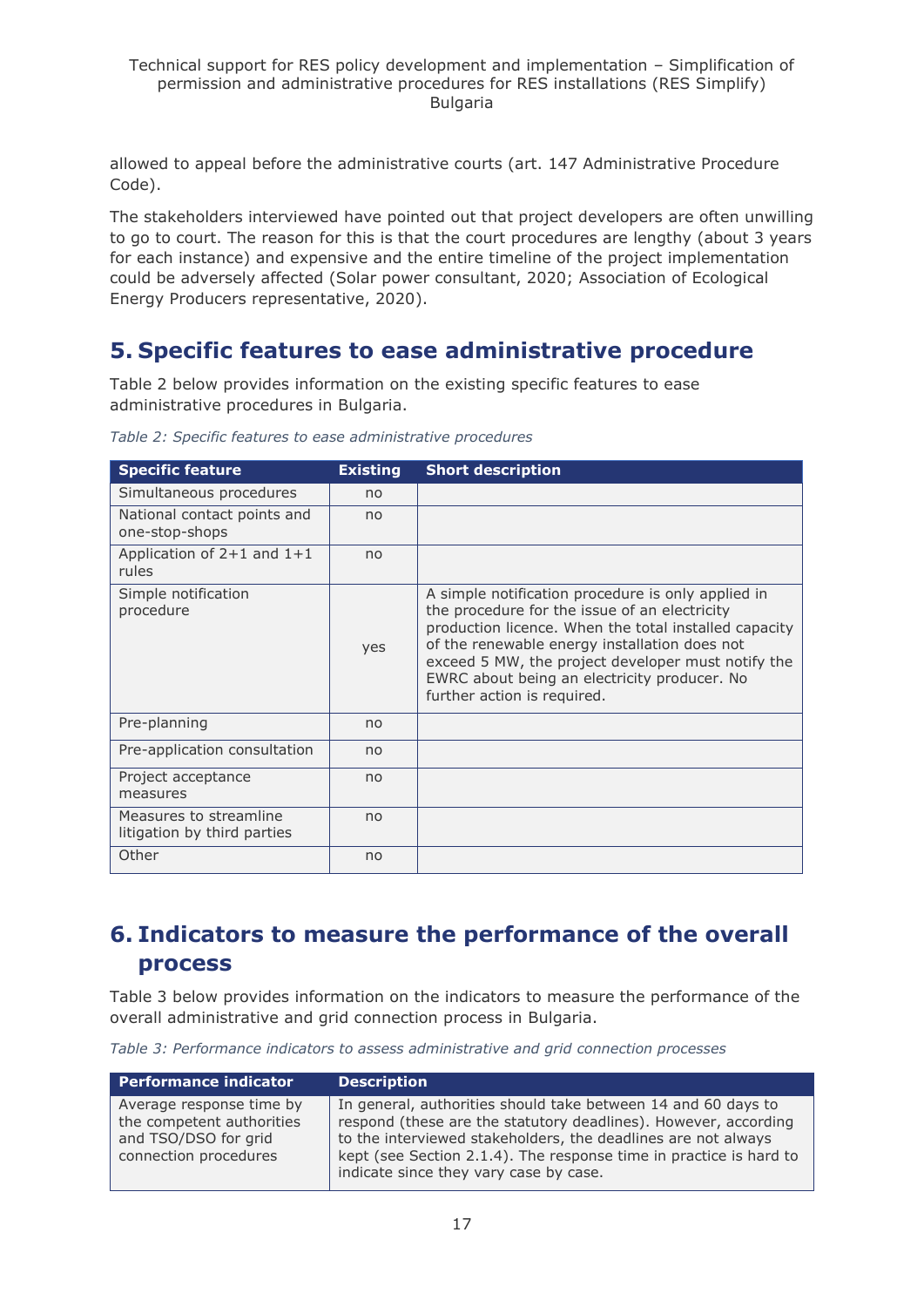| Process duration                                | The EIA for PV (both ground-mounted and rooftop, above 1 MW)<br>and onshore wind in Bulgaria takes to 2 years (Association of<br>Ecological Energy Producers representative, 2020).<br>According to the Association of Ecological Energy Producers, it<br>takes between 1 and 2 years for a solar power installation greater<br>than 1 MW to be set up and put into operation after the EIA has<br>been completed. The time period is at least 4 years for onshore<br>wind installations (ibid.)                                                                                                                                                                                                                                   |
|-------------------------------------------------|------------------------------------------------------------------------------------------------------------------------------------------------------------------------------------------------------------------------------------------------------------------------------------------------------------------------------------------------------------------------------------------------------------------------------------------------------------------------------------------------------------------------------------------------------------------------------------------------------------------------------------------------------------------------------------------------------------------------------------|
|                                                 | Overall, the entire process for a wind installation may take<br>between 6 and 8 years (WindEurope workshop, 2020).                                                                                                                                                                                                                                                                                                                                                                                                                                                                                                                                                                                                                 |
|                                                 | For small-scale PV systems (up to 1 MW), it takes between 6<br>months and a year to complete all of the necessary process steps<br>(Solar power consultant, 2020).                                                                                                                                                                                                                                                                                                                                                                                                                                                                                                                                                                 |
| Project approval rates                          | N.A.                                                                                                                                                                                                                                                                                                                                                                                                                                                                                                                                                                                                                                                                                                                               |
| Costs of administrative<br>processes            | Building a rooftop PV system of 30 kW costs around<br>EUR 20,000. The grid connection cost is up to EUR 2,000 for<br>installations between 16 and 50kW (Greenpeace representative,<br>2020). On the DSOs' websites there are set prices for<br>installations up to 400kW. For larger installations price is<br>calculated on a case-by-case basis and the final price is agreed<br>upon through the signing of the preliminary contract for<br>connecting to the grid. The prices vary depending on the DSO<br>involved because each DSO calculates the cost differently. The<br>project developer is also responsible for setting up the necessary<br>on-site infrastructure required to connect the installation to the<br>grid. |
| Share of permits that are<br>legally challenged | N.A.                                                                                                                                                                                                                                                                                                                                                                                                                                                                                                                                                                                                                                                                                                                               |
| Share of legal challenges<br>that are overruled | N.A.                                                                                                                                                                                                                                                                                                                                                                                                                                                                                                                                                                                                                                                                                                                               |
| Stakeholder interests                           | Stakeholders are invited to participate in a public hearing which<br>precedes the approval of an EIA. The project developer must<br>announce when and where the public hearing will be held at least<br>30 days in advance by using various mass media channels. As<br>such, anyone interested in the project may be present and can<br>participate in the discussion concerning the EIA report (Ordinance<br>on EIA).                                                                                                                                                                                                                                                                                                             |
|                                                 | For rooftop mounted installations, the residents of the buildings<br>can veto the construction. The rooftop PV can be installed only if<br>enough of the residents agree for this to happen.                                                                                                                                                                                                                                                                                                                                                                                                                                                                                                                                       |
|                                                 | Other than that, the local authorities do not have procedures to<br>include and engage stakeholders.                                                                                                                                                                                                                                                                                                                                                                                                                                                                                                                                                                                                                               |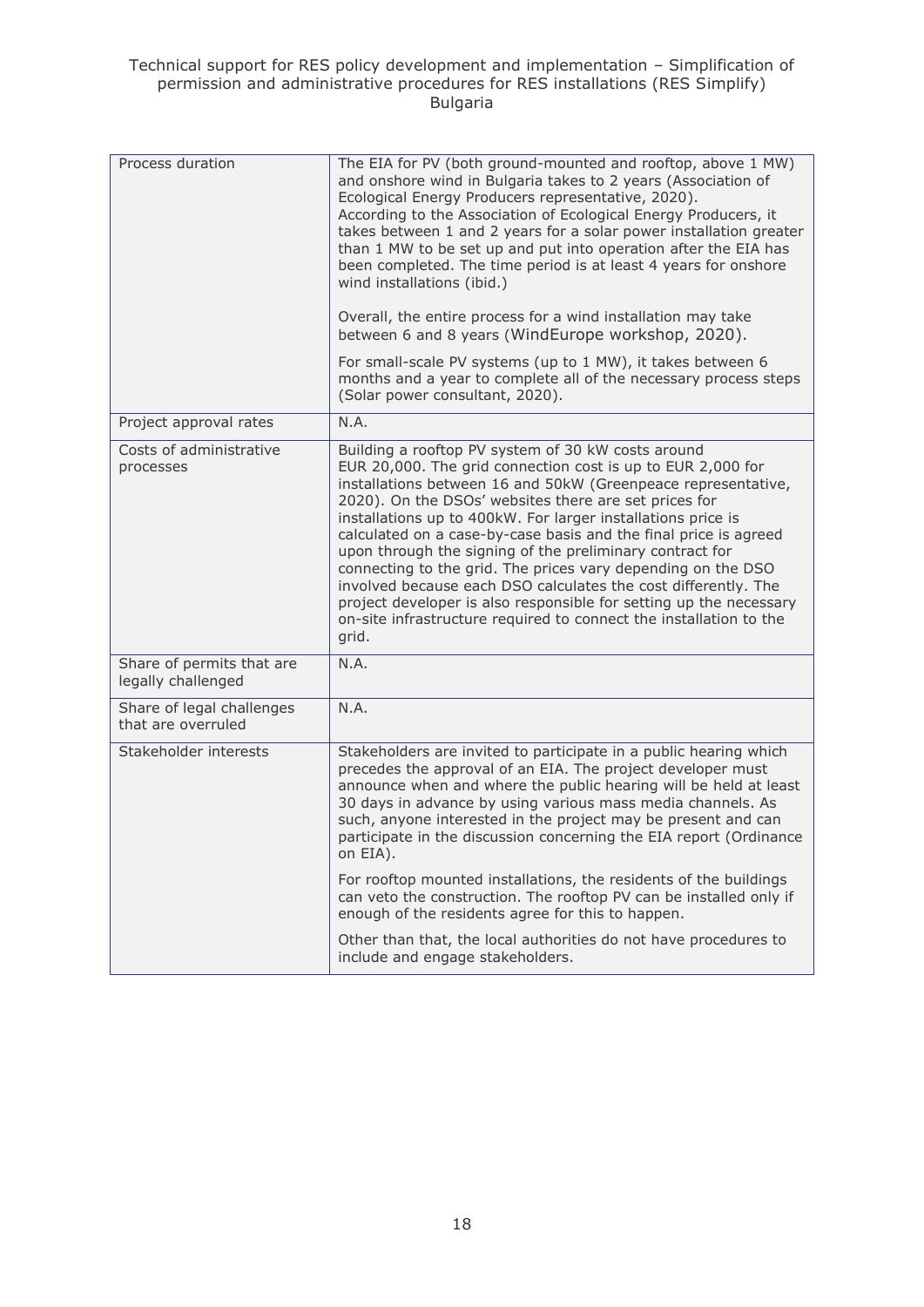## **References**

- Center for the Study of Democracy, 2018. Децентрализация на електроенергийното производство в България: законодателни и административни предизвикателства. [online] Available at: [<https://www.researchgate.net/publication/329311544\\_Decentralizacia\\_na\\_elektr](https://www.researchgate.net/publication/329311544_Decentralizacia_na_elektroenergijnoto_proizvodstvo_v_Blgaria_zakonodatelni_i_administrativni_predizvikatelstva?fbclid=IwAR1r1bz8D9LlraU5BwQAx9qqx_HCvinnIf0v-sRiadoK9qno9XJD7qAy89c) oenergijnoto proizvodstvo v Blgaria zakonodatelni i administrativni predizvikat [elstva?fbclid=IwAR1r1bz8D9LlraU5BwQAx9qqx\\_HCvinnIf0v](https://www.researchgate.net/publication/329311544_Decentralizacia_na_elektroenergijnoto_proizvodstvo_v_Blgaria_zakonodatelni_i_administrativni_predizvikatelstva?fbclid=IwAR1r1bz8D9LlraU5BwQAx9qqx_HCvinnIf0v-sRiadoK9qno9XJD7qAy89c)[sRiadoK9qno9XJD7qAy89c>](https://www.researchgate.net/publication/329311544_Decentralizacia_na_elektroenergijnoto_proizvodstvo_v_Blgaria_zakonodatelni_i_administrativni_predizvikatelstva?fbclid=IwAR1r1bz8D9LlraU5BwQAx9qqx_HCvinnIf0v-sRiadoK9qno9XJD7qAy89c) [Accessed 17 November 2020].
- Ministry of Energy et al., 2020. Integrated Energy and Climate plan of the Republic of Bulgaria. [online] Available at: <https://ec.europa.eu/energy/sites/ener/files/documents/bg\_final\_necp\_main\_en .pdf> [Accessed 15 October 2020].
- PV Grid Database, 2012. Bulgaria: Small Scale Residential PV. [online] Available at <https://web.archive.org/web/20160322204009/http://www.pvgrid.eu/database/ pvgrid/bulgaria/national-profile-2/residential-systems/2272/small-scaleresidential-pv-1.html > [Accessed 20 November 2020].
- WindEurope workshop, 2020. WindEurope sectoral workshop "Defining performance indicators to assess the efficiency and effectiveness of permitting processes in Member States, 20 October 2020.

### **Interviews**

Solar power consultant, 2020. Interviewed on 29 November 2020.

Greenpeace representative, 2020. Interviewed on 8 December 2020.

WWF representative, 2020. Interviewed on 8 December 2020.

Bulgarian Solar Association representative, 2020. Interviewed on 2 December 2020.

Association of Ecological Energy Producers representative, 2020. E-mail exchange on 2 December 2020.

### **Legislation**

Administrative Procedure Code, 2006. Административнопроцесуален кодекс. Обн. – 11.04.2006

- Agricultural Land Protection Act, 1996. Закон за опазване на земеделските земи. Обн. 24.04.1996.
- Commercial Register Act, 2006. Закон за търговския регистър и регистъра на юридическите лица с нестопанска цел. Обн.- 25.04.2006
- Condominium Ownership Management Act, 2009. Закон за управление на етажната собственост. Обн. – 23.01.2009

Energy Act, 2003. Закон за енергетиката. Обн.- 09.12.2003.

- Energy from Renewable Sources Act, 2011. Закон за енергията от възобновяеми източници. Обн. - 03.05.2011.
- Environmental Protection Act, 2002. Закон за опазване на околната среда. Обн. 25.09.2002.
- Internal Regulations for the Activities Carried Out by the EWRC. (2015): Правилник за дейността на Комисията за енергийно и водно регулиране и на нейната администрация. Обн.- 12.06.2015.